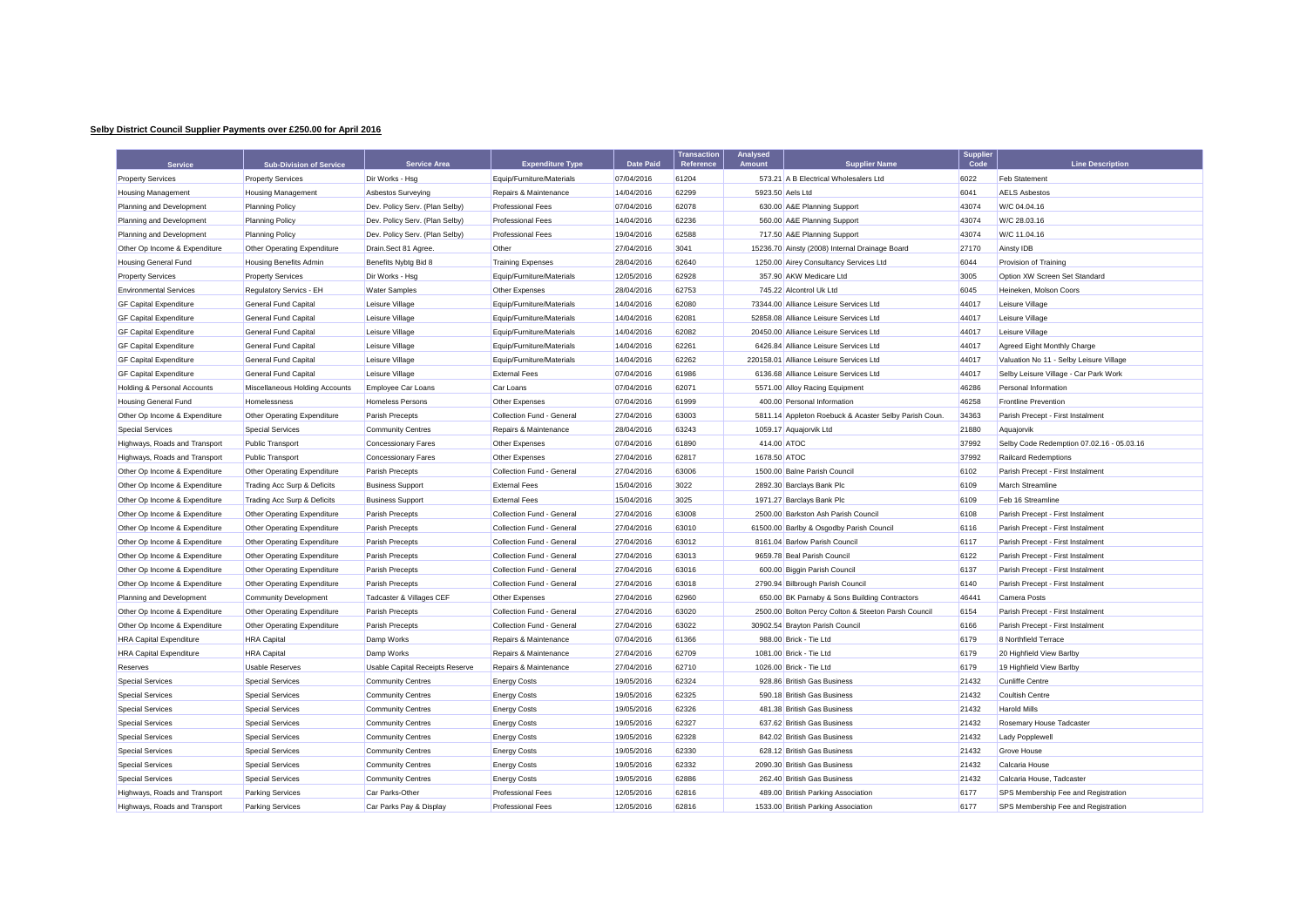| Other Op Income & Expenditure  | Other Operating Expenditure    | Parish Precepts                | Collection Fund - General    | 27/04/2016 | 63024 | 6500.00 Brotherton Parish Council                     | 6185  | Parish Precept - First Instalment         |
|--------------------------------|--------------------------------|--------------------------------|------------------------------|------------|-------|-------------------------------------------------------|-------|-------------------------------------------|
| <b>Special Services</b>        | <b>Special Services</b>        | <b>Community Centres</b>       | Communications               | 14/04/2016 | 60501 | 272.37 BT Payment Services Ltd                        | 6190  | <b>Recurring Charges</b>                  |
| Other Op Income & Expenditure  | Other Operating Expenditure    | Parish Precepts                | Collection Fund - General    | 27/04/2016 | 63026 | 5625.00 Burn Parish Council                           | 6194  | Parish Precept - First Instalment         |
| Other Op Income & Expenditure  | Other Operating Expenditure    | Parish Precepts                | Collection Fund - General    | 27/04/2016 | 63028 | 2990.00 Burton Salmon Parish Council                  | 6196  | Parish Precept - First Instalment         |
| Planning and Development       | <b>Economic Development</b>    | P4g Growing Enterprise         | <b>Professional Fees</b>     | 27/04/2016 | 62759 | 450.00 Business Support York & North Yorkshire Ltd    | 46414 | Enterprise Café Selby                     |
| Other Op Income & Expenditure  | Other Operating Expenditure    | Parish Precepts                | Collection Fund - General    | 27/04/2016 | 63030 | 10459.08 Byram cum Sutton Parish Council              | 6199  | Parish Precept - First Instalment         |
| Other Op Income & Expenditure  | Other Operating Expenditure    | Parish Precepts                | Collection Fund - General    | 27/04/2016 | 63032 | 10000.00 Camblesforth Parish Council                  | 6204  | Parish Precept - First Instalment         |
| <b>Environmental Services</b>  | Community Safety (CCTV)        | Video Cameras (CCTV)           | <b>External Fees</b>         | 27/04/2016 | 62611 | 1223.07 Careline Security                             | 6809  | <b>CCTV Contract</b>                      |
| Other Op Income & Expenditure  | Other Operating Expenditure    | Parish Precepts                | Collection Fund - General    | 27/04/2016 | 63033 | 11507.84 Carlton Parish Council                       | 6211  | Parish Precept - First Instalment         |
| Housing Management             | <b>Housing Management</b>      | Estate Man. Costs              | Other Expenses               | 28/04/2016 | 62929 | 14251.00 Carthy Contracting                           | 6210  | Maintenance Works at Eggborough           |
| <b>Environmental Services</b>  | Comm Safety (Crime Reduction)  | Local Authority Prevent Duty   | Direct Salaries & Wages      | 21/04/2016 | 62406 | 2424.00 Catherine Milan                               | 45890 | Consultancy Fee                           |
| <b>Environmental Services</b>  | Recycling                      | Recycling                      | Other Expenses               | 27/04/2016 | 62902 | 331.08 Cawood Parish Council                          | 46436 | Recycling Credits Oct 15 - Mar 16         |
| Other Op Income & Expenditure  | Other Operating Expenditure    | Parish Precepts                | Collection Fund - General    | 27/04/2016 | 63036 | 15402.74 Cawood Parish Council                        | 6217  | Parish Precept - First Instalment         |
| Central Services to the Public | <b>Local Tax Collection</b>    | <b>Council Tax Collection</b>  | Other Expenses               | 07/04/2016 | 61899 | 742.50 CGL                                            | 46057 | Insert Council Tax FAQ's                  |
| Central Services to the Public | <b>Local Tax Collection</b>    | <b>Council Tax Collection</b>  | Other Expenses               | 14/04/2016 | 61900 | 7192.27 CGL                                           | 46057 | Annual Billing 2016/17                    |
| Central Services to the Public | <b>Local Tax Collection</b>    | Non Domestic Rates             | Other Expenses               | 07/04/2016 | 61896 | 1221.96 CGL                                           | 46057 | <b>NNDR Annual Billing</b>                |
| <b>Housing General Fund</b>    | <b>Housing Benefits Admin</b>  | <b>Housing Benefit Admin</b>   | Other Expenses               | 07/04/2016 | 61897 | 731.00 CGL                                            | 46057 | Personalising + Mailing Benefit Letters   |
| <b>Housing General Fund</b>    | <b>Housing Benefits Admin</b>  | <b>Housing Benefit Admin</b>   | Other Expenses               | 07/04/2016 | 61898 | 613.25 CGL                                            | 46057 | Landlord Letters 2016/17                  |
| Other Op Income & Expenditure  | Other Operating Expenditure    | Parish Precepts                | Collection Fund - General    | 27/04/2016 | 63037 | 2537.29 Chapel Haddlesey Parish Council               | 6228  | Parish Precept - First Instalment         |
| Central Services to the Public | <b>Local Tax Collection</b>    | <b>Council Tax Collection</b>  | Advertising                  | 19/04/2016 | 62286 | 1105.00 Chronicle Publications Ltd                    | 6241  | <b>ROP Selby Times Only</b>               |
| Other Op Income & Expenditure  | Other Operating Expenditure    | Parish Precepts                | Collection Fund - General    | 27/04/2016 | 63039 | 9794.18 Church Fenton Parish Council                  | 6242  | Parish Precept - First Instalment         |
| Central Services to the Public | <b>Local Tax Collection</b>    | <b>Council Tax Collection</b>  | Subscriptions                | 07/04/2016 | 61779 | 671.00 Cipfa Business Limited                         | 43602 | CIPFA Benefits + Revenues Service 2016/17 |
| Central Services to the Public | <b>Local Tax Collection</b>    | Non Domestic Rates             | Subscriptions                | 07/04/2016 | 61779 | 1342.00 Cipfa Business Limited                        | 43602 | CIPFA Benefits + Revenues Service 2016/17 |
| <b>Housing General Fund</b>    | <b>Housing Benefits Admin</b>  | Housing Benefit Admin          | Subscriptions                | 07/04/2016 | 61779 | 1342.00 Cipfa Business Limited                        | 43602 | CIPFA Benefits + Revenues Service 2016/17 |
| Other Op Income & Expenditure  | Trading Acc Surp & Deficits    | <b>Environmental Health</b>    | Equip/Furniture/Materials    | 07/04/2016 | 62066 | 9104.50 Cirrus Research PLC                           | 46130 | Noise Nuisance Recorder                   |
| Central Services to the Public | Local Welfare Assistance       | Local Wefare Assistance        | <b>Professional Fees</b>     | 27/04/2016 | 62638 | 282.26 Citizens Advice Bureau                         | 30789 | 11 Hours Personal Budgeting Support       |
| Other Op Income & Expenditure  | Other Operating Expenditure    | Parish Precepts                | Collection Fund - General    | 27/04/2016 | 63041 | 10715.54 Cliffe Parish Council                        | 6262  | Parish Precept - First Instalment         |
| Other Op Income & Expenditure  | Other Operating Expenditure    | Parish Precepts                | Collection Fund - General    | 27/04/2016 | 63043 | 1497.50 Cridling Stubbs Parish Council                | 6314  | Parish Precept - First Instalment         |
| Other Op Income & Expenditure  | Trading Acc Surp & Deficits    | Central Telephones             | Communications               | 14/04/2016 | 61274 | 558.04 Daisy Communications Ltd                       | 6325  | February 2016 Phone Calls                 |
| Other Op Income & Expenditure  | Trading Acc Surp & Deficits    | Central Telephones             | Communications               | 27/04/2016 | 62201 | 491.15 Daisy Communications Ltd                       | 6325  | April Charges                             |
| Other Op Income & Expenditure  | Other Operating Expenditure    | Drain.Sect 81 Agree.           | Other                        | 27/04/2016 | 3038  | 188143.00 Danvm Drainage Commissioners                | 34675 | Danym IDB                                 |
| <b>Property Services</b>       | <b>Property Services</b>       | Dir Works - Hsa                | Equip/Furniture/Materials    | 07/04/2016 | 61248 | 870.56 DB Electrical Wholesale Selby Ltd              | 36613 | Goods                                     |
| <b>Property Services</b>       | <b>Property Services</b>       | Dir Works - Hsa                | Equip/Furniture/Materials    | 27/04/2016 | 62399 | 993.52 DB Electrical Wholesale Selby Ltd              | 36613 | Goods                                     |
| Planning and Development       | Development Control            | Development Management         | Printing/Stationery/Gen Exps | 19/04/2016 | 62347 | 1220.00 DCS Ltd (Haymarket Business Publications Ltd) | 38354 | <b>DPC Online Renewals</b>                |
| Holding & Personal Accounts    | Miscellaneous Holding Accounts | NNDR Coll Fund Account         | <b>Collection Fund</b>       | 27/04/2016 | 62961 | 46420.00 Dept for Communities and Local Govt          | 46412 | S.31 Reconciliation                       |
| Other Op Income & Expenditure  | Other Operating Expenditure    | Parish Precepts                | Collection Fund - General    | 27/04/2016 | 63045 | 2750.00 Drax Parish Council                           | 6363  | Parish Precept - First Instalment         |
| Other Op Income & Expenditure  | Trading Acc Surp & Deficits    | <b>Policy Strategy</b>         | Direct Salaries & Wages      | 27/04/2016 | 62715 | 3617.75 East Riding of Yorkshire Council              | 6383  | February 2016 Secondment                  |
| Other Op Income & Expenditure  | Trading Acc Surp & Deficits    | <b>Policy Strategy</b>         | Direct Salaries & Wages      | 27/04/2016 | 62722 | 3216.90 East Riding of Yorkshire Council              | 6383  | March 2016 - Secondment                   |
| Planning and Development       | Development Control            | Development Management         | <b>Professional Fees</b>     | 27/04/2016 | 62717 | 551.16 East Riding of Yorkshire Council               | 6383  | February 2016 - Sherburn 500 Application  |
| Planning and Development       | Development Control            | Development Management         | <b>Professional Fees</b>     | 27/04/2016 | 62720 | 440.00 East Riding of Yorkshire Council               | 6383  | February 2016 - L & G Homes Development   |
| Planning and Development       | Development Control            | Development Management         | <b>Professional Fees</b>     | 27/04/2016 | 62724 | 360.00 East Riding of Yorkshire Council               | 6383  | March 2016 - Sherburn 500 Application     |
| Planning and Development       | Development Control            | Development Management         | <b>Professional Fees</b>     | 27/04/2016 | 62727 | 315.50 East Riding of Yorkshire Council               | 6383  | March 2016 - L&G Homes Development        |
| Planning and Development       | Economic Development           | P4g Economic Dev. Commission   | <b>Professional Fees</b>     | 27/04/2016 | 62714 | 6113.41 East Riding of Yorkshire Council              | 6383  | Feb 2016 - ED Strategy Preparation        |
| Planning and Development       | Economic Development           | P4g Economic Dev. Commission   | <b>Professional Fees</b>     | 27/04/2016 | 62721 | 1598.45 East Riding of Yorkshire Council              | 6383  | March 2016 - ED Strategy Preparation      |
| Planning and Development       | <b>Planning Policy</b>         | Dev. Policy Serv. (Plan Selby) | <b>Professional Fees</b>     | 27/04/2016 | 62719 | 3624.25 East Riding of Yorkshire Council              | 6383  | Sept 15 - Feb 16 - Support for Plan Selby |
| Planning and Development       | <b>Planning Policy</b>         | Dev. Policy Serv. (Plan Selby) | <b>Professional Fees</b>     | 27/04/2016 | 62726 | 840.00 East Riding of Yorkshire Council               | 6383  | March 2016 - Plan Selby                   |
| Other Op Income & Expenditure  | Trading Acc Surp & Deficits    | Assets                         | Communications               | 14/04/2016 | 62168 | 598.51 EE Communications Services Ltd                 | 6936  | <b>Mobile Charges</b>                     |
| Other Op Income & Expenditure  | Trading Acc Surp & Deficits    | Assets                         | Communications               | 10/06/2016 | 62991 | 578.61 EE Communications Services Ltd                 | 6936  | <b>Mobiles April</b>                      |
| Other Op Income & Expenditure  | Other Operating Expenditure    | Parish Precepts                | Collection Fund - General    | 27/04/2016 | 63047 | 11046.19 Eggborough Parish Council                    | 6387  | Parish Precept - First Instalment         |
| Central Services to the Public | Elections                      | <b>Register of Electors</b>    | Printing/Stationerv/Gen Exps | 27/04/2016 | 62728 | 286.86 Electoral Reform Services                      | 6390  | <b>Election Ballot Papers</b>             |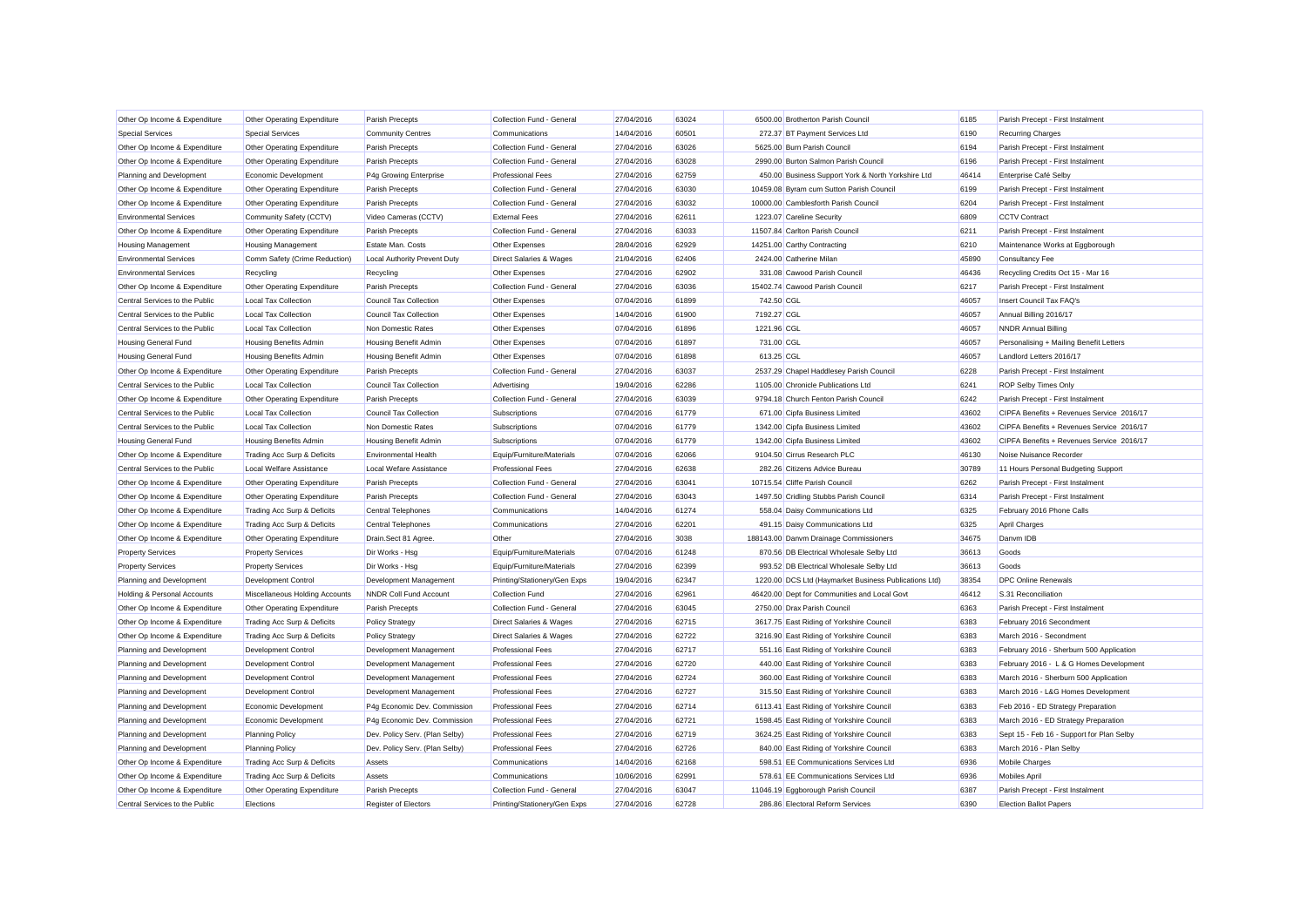| <b>Cultural and Related Services</b> | Open Spaces                   | Community Parks & Open Spaces    | Repairs & Maintenance          | 21/04/2016 | 62345 | 271.33 Enterprise Managed Services Ltd   | 6404  | Additionals March 2016                         |
|--------------------------------------|-------------------------------|----------------------------------|--------------------------------|------------|-------|------------------------------------------|-------|------------------------------------------------|
| <b>Environmental Services</b>        | <b>Street Cleansing</b>       | <b>Street Cleansing</b>          | <b>External Fees</b>           | 21/04/2016 | 62345 | 5387.04 Enterprise Managed Services Ltd  | 6404  | Additionals March 2016                         |
| <b>Environmental Services</b>        | <b>Waste Collection</b>       | <b>Refuse Collection General</b> | <b>External Fees</b>           | 21/04/2016 | 62345 | 10092.32 Enterprise Managed Services Ltd | 6404  | Additionals March 2016                         |
| <b>HRA Capital Expenditure</b>       | <b>HRA</b> Capital            | Environmental Improvement Plan   | Repairs & Maintenance          | 21/04/2016 | 62345 | 2882.12 Enterprise Managed Services Ltd  | 6404  | Additionals March 2016                         |
| <b>Special Services</b>              | <b>Special Services</b>       | Grassed Areas & Open Spaces      | Repairs & Maintenance          | 21/04/2016 | 62345 | 3577.16 Enterprise Managed Services Ltd  | 6404  | Additionals March 2016                         |
| <b>HRA Capital Expenditure</b>       | <b>HRA</b> Capital            | Damp Works                       | Repairs & Maintenance          | 07/04/2016 | 61528 | 818.00 Envirovent Ltd                    | 6406  | 4 St Edwards Close, Byram                      |
| <b>HRA Capital Expenditure</b>       | <b>HRA</b> Capital            | Damp Works                       | Repairs & Maintenance          | 07/04/2016 | 61529 | 870.00 Envirovent Ltd                    | 6406  | 19 Highfield View Barlby                       |
| <b>HRA Capital Expenditure</b>       | <b>HRA</b> Capital            | Damp Works                       | Repairs & Maintenance          | 07/04/2016 | 61534 | 719.00 Envirovent Ltd                    | 6406  | 21 Primrose Grove Selby                        |
| <b>HRA Capital Expenditure</b>       | <b>HRA</b> Capital            | Damp Works                       | Repairs & Maintenance          | 07/04/2016 | 61542 | 1217.00 Envirovent Ltd                   | 6406  | 37 Powell Street, Selby                        |
| <b>HRA Capital Expenditure</b>       | <b>HRA</b> Capital            | Damp Works                       | Repairs & Maintenance          | 07/04/2016 | 61656 | 968.00 Envirovent Ltd                    | 6406  | 20 Highfield View Barlby                       |
| <b>HRA Capital Expenditure</b>       | <b>HRA</b> Capital            | Damp Works                       | Repairs & Maintenance          | 07/04/2016 | 61657 | 968.00 Envirovent Ltd                    | 6406  | 11 Westfield Close, Eggborough                 |
| <b>HRA Capital Expenditure</b>       | <b>HRA</b> Capital            | Damp Works                       | Repairs & Maintenance          | 07/04/2016 | 61658 | 366.86 Envirovent Ltd                    | 6406  | 35 Dixon Gardens, Selby                        |
| <b>HRA Capital Expenditure</b>       | <b>HRA</b> Capital            | Damp Works                       | Repairs & Maintenance          | 07/04/2016 | 61834 | 1198.00 Envirovent Ltd                   | 6406  | 8a Top Fold Fairburn                           |
| <b>HRA Capital Expenditure</b>       | <b>HRA</b> Capital            | Damp Works                       | Repairs & Maintenance          | 07/04/2016 | 61835 | 684.00 Envirovent Ltd                    | 6406  | 11 Viking Drive, Riccall                       |
| <b>HRA Capital Expenditure</b>       | <b>HRA</b> Capital            | Damp Works                       | Repairs & Maintenance          | 07/04/2016 | 61836 | 684.00 Envirovent Ltd                    | 6406  | 13 Turnhead Crescent                           |
| <b>HRA Capital Expenditure</b>       | <b>HRA</b> Capital            | Damp Works                       | Repairs & Maintenance          | 27/04/2016 | 62400 | 933.00 Envirovent Ltd                    | 6406  | 29 Skipwith Road, Supply & Fit Heater          |
| <b>HRA Capital Expenditure</b>       | <b>HRA</b> Capital            | Damp Works                       | Repairs & Maintenance          | 05/05/2016 | 62393 | 682.88 Envirovent Ltd                    | 6406  | 8a Byram Park Road Supply & Fit Heater         |
| <b>HRA Capital Expenditure</b>       | <b>HRA</b> Capital            | Damp Works                       | Repairs & Maintenance          | 05/05/2016 | 62394 | 1067.00 Envirovent Ltd                   | 6406  | 1 North Road, Fairburn Supply & Fit            |
| <b>HRA Capital Expenditure</b>       | <b>HRA</b> Capital            | Damp Works                       | Repairs & Maintenance          | 05/05/2016 | 62395 | 719.00 Envirovent Ltd                    | 6406  | 50 Primrose Grove, Selby Supply & Fit Heater   |
| <b>HRA Capital Expenditure</b>       | <b>HRA</b> Capital            | Damp Works                       | Repairs & Maintenance          | 05/05/2016 | 62396 | 818.00 Envirovent Ltd                    | 6406  | 44 Mirkhill Road, Supply & Fit Heater          |
| <b>HRA Capital Expenditure</b>       | <b>HRA Capital</b>            | Damp Works                       | Repairs & Maintenance          | 12/05/2016 | 62745 | 569.00 Envirovent Ltd                    | 6406  | 40 River View Barlby                           |
| <b>HRA Capital Expenditure</b>       | <b>HRA</b> Capital            | Damp Works                       | Repairs & Maintenance          | 12/05/2016 | 62747 | 370.00 Envirovent Ltd                    | 6406  | 12 Staniland Drive                             |
| <b>HRA Capital Expenditure</b>       | <b>HRA</b> Capital            | Damp Works                       | Repairs & Maintenance          | 12/05/2016 | 62748 | 565.11 Envirovent Ltd                    | 6406  | 13 Highfield Villas, Sherburn                  |
| <b>HRA Capital Expenditure</b>       | <b>HRA</b> Capital            | Damp Works                       | Repairs & Maintenance          | 12/05/2016 | 62770 | 500.00 Envirovent Ltd                    | 6406  | Fan Replacement - 27 River View                |
| Other Op Income & Expenditure        | Other Operating Expenditure   | Parish Precepts                  | Collection Fund - General      | 27/04/2016 | 63048 | 7000.00 Escrick Parish Council           | 6413  | Parish Precept - First Instalment              |
| Other Op Income & Expenditure        | Other Operating Expenditure   | Parish Precepts                  | Collection Fund - General      | 27/04/2016 | 63050 | 6416.61 Fairburn Parish Council          | 6430  | Parish Precept - First Instalment              |
| <b>Property Services</b>             | <b>Property Services</b>      | Dir Works - Hsg                  | Equip/Furniture/Materials      | 07/04/2016 | 61203 | 1086.36 Fairfax Plant Hire               | 6509  | January Statement                              |
| Planning and Development             | Economic Development          | Prospect Centre MR               | Repairs & Maintenance          | 07/04/2016 | 61579 | 603.75 Firelec Ltd                       | 6447  | Job Nos 972170 972171                          |
| Planning and Development             | Economic Development          | The Vivars MR                    | Repairs & Maintenance          | 07/04/2016 | 61579 | 605.41 Firelec Ltd                       | 6447  | Job Nos 972170 972171                          |
| <b>Special Services</b>              | <b>Special Services</b>       | <b>Community Centres</b>         | Fixtures & Fittings            | 27/04/2016 | 62212 | 306.87 Firelec Ltd                       | 6447  | Anne Sharpe Centre Service Renewal             |
| Planning and Development             | <b>Community Development</b>  | Tadcaster & Villages CEF         | Other Expenses                 | 27/04/2016 | 62959 | 700.00 First Tadcaster Girl Guides       | 46440 | <b>CEF Grant</b>                               |
| <b>Environmental Services</b>        | Regulatory Servics - EH       | Licences-Other                   | <b>External Fees</b>           | 27/04/2016 | 62642 | 307.76 Forest House Vets Ltd             | 6457  | Riding Establishment - Timbetops, Jackson Lane |
| <b>Environmental Services</b>        | Recycling                     | Recycling                        | <b>External Fees</b>           | 27/04/2016 | 62750 | 2644.84 Friendship Estates Ltd           | 6464  | Green Waste                                    |
| Other Op Income & Expenditure        | Other Operating Expenditure   | Parish Precepts                  | Collection Fund - General      | 27/04/2016 | 63052 | 2312.00 Gateforth Parish Council         | 6477  | Parish Precept - First Instalment              |
| <b>HRA Capital Expenditure</b>       | <b>HRA</b> Capital            | Harold Mills Court Comm Centre   | Repairs & Maintenance          | 12/05/2016 | 62926 | 926.00 Gill Demolitions Ltd              | 6487  | 25 Fencing Panels - Sherburn in Elmet          |
| <b>Cultural and Related Services</b> | Open Spaces                   | <b>Groundwork Trust</b>          | Other Expenses                 | 21/04/2016 | 62247 | 23856.25 Groundwork North Yorkshire      | 6507  | 11 Months Contribution up to September 2016    |
| Planning and Development             | <b>Community Development</b>  | Community Engagement Forums      | <b>External Fees</b>           | 07/04/2016 | 61798 | 2000.00 Groundwork North Yorkshire       | 6507  | Community Engagement Delivery for Engage       |
| Planning and Development             | <b>Planning Policy</b>        | Dev. Policy Serv. (Plan Selby)   | <b>Professional Fees</b>       | 21/04/2016 | 60968 | 7425.00 GVA Grimley Ltd                  | 46056 | Tasks 1-4 ELR                                  |
| Planning and Development             | <b>Community Development</b>  | Eastern CEF                      | Other Expenses                 | 05/05/2016 | 62982 | 1000.00 Hagge Woods Trust                | 46442 | <b>Competition Prize</b>                       |
| Other Op Income & Expenditure        | Other Operating Expenditure   | Parish Precepts                  | Collection Fund - General      | 27/04/2016 | 63054 | 15917.84 Hambleton Parish Council        | 6519  | Parish Precept - First Instalment              |
| Other Op Income & Expenditure        | Trading Acc Surp & Deficits   | SMT & Core Support               | <b>Professional Fees</b>       | 21/04/2016 | 62795 | 2262.60 HB HR Consulting Ltd             | 44794 | March 2016                                     |
| <b>Housing General Fund</b>          | <b>Housing Benefits Admin</b> | <b>Housing Benefit Admin</b>     | Other Expenses                 | 07/04/2016 | 61778 | 399.00 Hbinfo Ltd                        | 6544  | HBINFO Subscription until 31.03.17             |
| <b>Environmental Services</b>        | Regulatory Servics - EH       | <b>Public Conveniences</b>       | <b>External Fees</b>           | 27/04/2016 | 62758 | 3695.48 Healthmatic Ltd                  | 6545  | Toilet Cleaning - Car Parks May 2016           |
| Other Op Income & Expenditure        | Other Operating Expenditure   | Parish Precepts                  | Collection Fund - General      | 27/04/2016 | 63058 | 1978.68 Heck Parish Council              | 6549  | Parish Precept - First Instalment              |
| Other Op Income & Expenditure        | Other Operating Expenditure   | Parish Precepts                  | Collection Fund - General      | 27/04/2016 | 63059 | 11413.05 Hemingbrough Parish Council     | 6553  | Parish Precept - First Instalment              |
| Other Op Income & Expenditure        | Trading Acc Surp & Deficits   | Debt Control                     | Other Expenses                 | 07/04/2016 | 62065 | 420.45 Henriksen Ltd                     | 6555  | Debtor Payments                                |
| Other Op Income & Expenditure        | Other Operating Expenditure   | Parish Precepts                  | Collection Fund - General      | 27/04/2016 | 63060 | 6500.00 Hensall Parish Council           | 6557  | 1st Instalment                                 |
| Other Op Income & Expenditure        | Other Operating Expenditure   | Parish Precepts                  | Collection Fund - General      | 27/04/2016 | 63057 | 5981.56 Hillam Parish Council            | 6563  | 1st Instalment                                 |
| Other Op Income & Expenditure        | Other Operating Expenditure   | Parish Precepts                  | Collection Fund - General      | 27/04/2016 | 63055 | 4722.23 Hirst Courtney Parish Council    | 6566  | 1st Instalment                                 |
| Holding & Personal Accounts          | <b>Control Accounts</b>       | <b>Creditors Control</b>         | Tax Deduct on Contract Payment | 07/04/2016 | 62061 | 3790.80 HM Revenue & Customs             | 6590  | CIS Deductions Month Ending April              |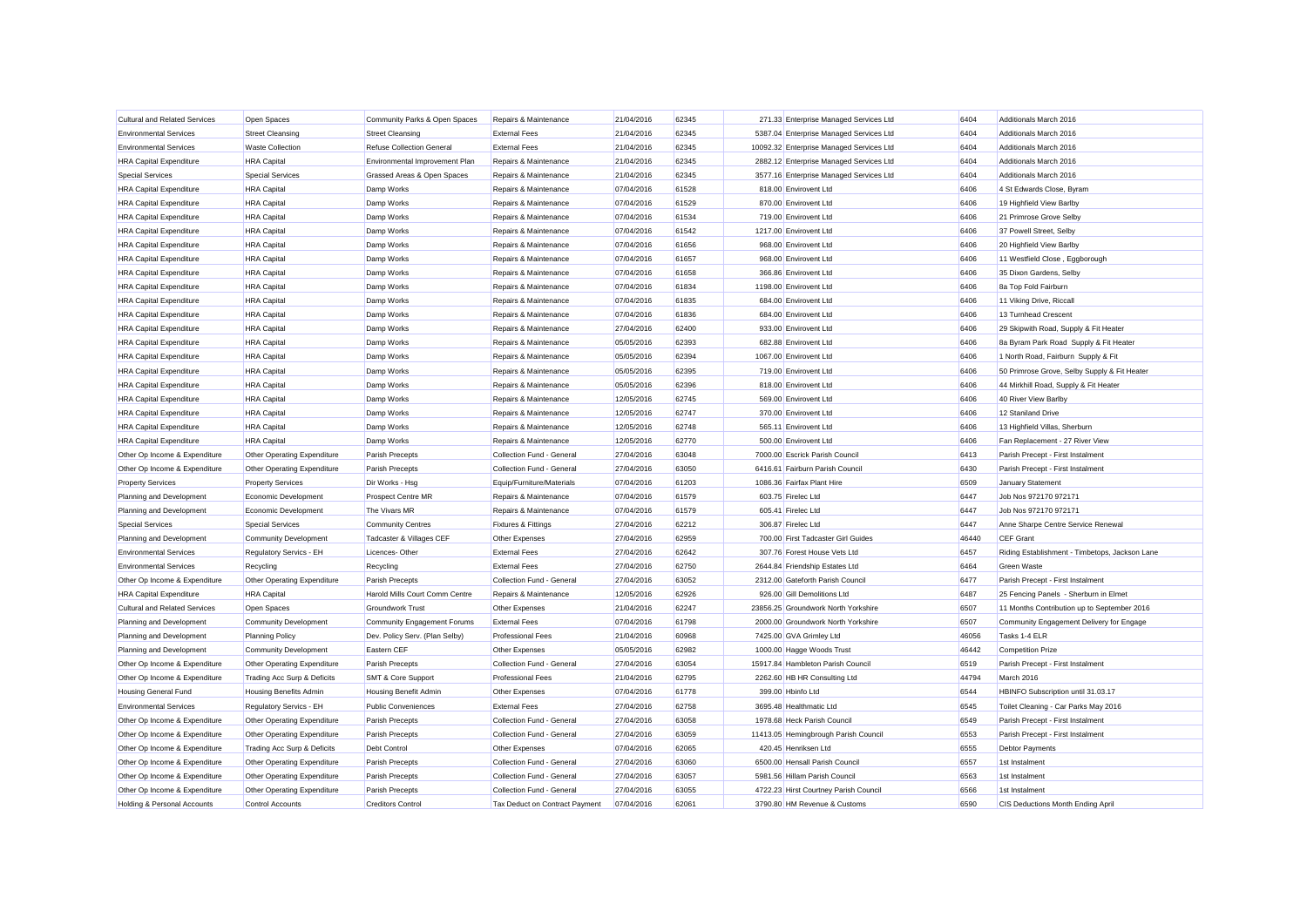| <b>Property Services</b>       | <b>Property Services</b>       | Dir Works - Hsg                | Equip/Furniture/Materials          | 07/04/2016 | 61508 | 6104.63 Howdens Joinery Ltd                        | 21474 | <b>Feb Statement</b>                               |
|--------------------------------|--------------------------------|--------------------------------|------------------------------------|------------|-------|----------------------------------------------------|-------|----------------------------------------------------|
| Other Op Income & Expenditure  | Trading Acc Surp & Deficits    | Debt Control                   | Subscriptions                      | 27/04/2016 | 62819 | 820.00 HQN Ltd                                     | 6606  | Rent Income Excellance Network - Annual Fee        |
| <b>HRA Capital Expenditure</b> | <b>HRA</b> Capital             | <b>Electrical Rewires</b>      | Repairs & Maintenance              | 07/04/2016 | 61888 | 794.43 IT Electrical (Yorkshire) Ltd               | 6652  | 3 Marsh Croft Brotherton                           |
| <b>HRA Capital Expenditure</b> | <b>HRA Capital</b>             | <b>Electrical Rewires</b>      | Repairs & Maintenance              | 07/04/2016 | 61995 | 2501.22 IT Electrical (Yorkshire) Ltd              | 6652  | 33 Dixon Close                                     |
| <b>HRA Capital Expenditure</b> | <b>HRA</b> Capital             | Void Property Repairs          | Repairs & Maintenance              | 07/04/2016 | 61622 | 1077.56 IT Electrical (Yorkshire) Ltd              | 6652  | 11b Manor Garth Kellington - Void Upgrade          |
| <b>HRA Capital Expenditure</b> | <b>HRA</b> Capital             | Void Property Repairs          | Repairs & Maintenance              | 07/04/2016 | 61623 | 359.07 IT Electrical (Yorkshire) Ltd               | 6652  | 9 Fostergate Void Upgrade                          |
| <b>Property Services</b>       | <b>Property Services</b>       | Dir Works - Hsg                | <b>External Fees</b>               | 21/04/2016 | 61618 | 254.13 IT Electrical (Yorkshire) Ltd               | 6652  | 4 Station Road, Church Fenton                      |
| <b>Property Services</b>       | <b>Property Services</b>       | Dir Works - Hsg                | <b>External Fees</b>               | 21/04/2016 | 61621 | 254.13 IT Electrical (Yorkshire) Ltd               | 6652  | 4 Station Road, Church Fenton                      |
| <b>Property Services</b>       | <b>Property Services</b>       | Dir Works - Hsg                | Equip/Furniture/Materials          | 07/04/2016 | 61507 | 6848.68 Jewson Ltd                                 | 6662  | <b>Feb Statement</b>                               |
| <b>GF Capital Expenditure</b>  | General Fund Capital           | Industrial Units-Road Adoption | Repairs & Maintenance              | 07/04/2016 | 62074 | 2960.00 Jles Northern Limited                      | 45005 | Swordfish Way Lighting                             |
| <b>GF Capital Expenditure</b>  | <b>General Fund Capital</b>    | Industrial Units-Road Adoption | Repairs & Maintenance              | 07/04/2016 | 62075 | 4620.00 Jles Northern Limited                      | 45005 | <b>Lighting Quote</b>                              |
| <b>Property Services</b>       | <b>Property Services</b>       | Dir Works - Hsg                | Vehicles Repairs & Maintenance     | 28/04/2016 | 63244 | 266.50 Just Car Clinics Ltd                        | 43983 | Carry Out Repairs to NK64 DZZ                      |
| <b>Property Services</b>       | <b>Property Services</b>       | Dir Works - Hsg                | Vehicles Repairs & Maintenance     | 28/04/2016 | 63244 | 253.00 Just Car Clinics Ltd                        | 43983 | Carry Out Repairs to NK64 DZZ                      |
| <b>HRA Capital Expenditure</b> | <b>HRA</b> Capital             | Marsh Croft Flooding Costs     | Repairs & Maintenance              | 27/04/2016 | 62990 | 39375.13 Keepmoat Regeneration Limited             | 43184 | Selby Pre-Paint Repairs / Marsh Croft Flood Damage |
| Other Op Income & Expenditure  | Other Operating Expenditure    | Parish Precepts                | Collection Fund - General          | 27/04/2016 | 63051 | 2224.50 Kelfield Parish Council                    | 6688  | 1st Instalment                                     |
| Other Op Income & Expenditure  | Other Operating Expenditure    | Parish Precepts                | Collection Fund - General          | 27/04/2016 | 63049 | 8479.24 Kellington Parish Council                  | 6689  | 1st Instalment                                     |
| Planning and Development       | <b>Planning Policy</b>         | Dev. Policy Serv. (Plan Selby) | <b>Professional Fees</b>           | 21/04/2016 | 61049 | 1000.00 Kings Chambers                             | 34560 | Advice                                             |
| Other Op Income & Expenditure  | Other Operating Expenditure    | Parish Precepts                | Collection Fund - General          | 27/04/2016 | 63046 | 4000.00 Kirk Smeaton Parish Council                | 6703  | 1st Instalment                                     |
| Planning and Development       | <b>Community Development</b>   | Tadcaster & Villages CEF       | Other Expenses                     | 28/04/2016 | 63241 | 780.00 Kuhnel Graphics                             | 46471 | Work for CEF                                       |
| Other Op Income & Expenditure  | Other Operating Expenditure    | Parish Precepts                | Collection Fund - General          | 27/04/2016 | 63044 | 1500.00 Little Smeaton Parish Council              | 43987 | 1st Instalment                                     |
| Other Op Income & Expenditure  | Trading Acc Surp & Deficits    | <b>SMT &amp; Core Support</b>  | Subscriptions                      | 28/04/2016 | 62601 | 8305.38 Local Government Association               | 37138 | LGA Subscription 2016-17                           |
| Other Op Income & Expenditure  | Other Operating Expenditure    | Parish Precepts                | Collection Fund - General          | 27/04/2016 | 63042 | 475.00 Long Drax Parish Council                    | 6778  | 1st Instalment                                     |
| Other Op Income & Expenditure  | Trading Acc Surp & Deficits    | AS Management Team             | Severence Payments                 | 14/04/2016 | 62266 | 25539.57 Personal Information                      | 27122 | Redundancy Pay                                     |
| <b>Environmental Services</b>  | Regulatory Servics - EH        | Local Air Poll Control         | <b>Professional Fees</b>           | 07/04/2016 | 62073 | 1985.00 Martin Cranfield Associates Limited        | 37552 | Review                                             |
| Other Op Income & Expenditure  | Trading Acc Surp & Deficits    | Policy Strategy                | Direct Salaries & Wages            | 07/04/2016 | 61981 | 1813.00 Matchtech                                  | 43334 | W/C 21.03.16                                       |
| Other Op Income & Expenditure  | Trading Acc Surp & Deficits    | Policy Strategy                | Direct Salaries & Wages            | 07/04/2016 | 61982 | 1813.00 Matchtech                                  | 43334 | W/C 14.03.16                                       |
| Other Op Income & Expenditure  | Trading Acc Surp & Deficits    | Policy Strategy                | Direct Salaries & Wages            | 21/04/2016 | 61242 | 1764.00 Matchtech                                  | 43334 | W/C 29.02.16                                       |
| Other Op Income & Expenditure  | Trading Acc Surp & Deficits    | <b>Policy Strategy</b>         | <b>Direct Salaries &amp; Wages</b> | 27/04/2016 | 62684 | 1813.00 Matchtech                                  | 43334 | W/C 04.04.16                                       |
| Other Op Income & Expenditure  | Trading Acc Surp & Deficits    | Policy Strategy                | Direct Salaries & Wages            | 05/05/2016 | 62291 | 1886.50 Matchtech                                  | 43334 | W/C 28.03.16                                       |
| Other Op Income & Expenditure  | Trading Acc Surp & Deficits    | <b>Policy Strategy</b>         | Direct Salaries & Wages            | 12/05/2016 | 62944 | 1813.00 Matchtech                                  | 43334 | W/C 11.04.16                                       |
| <b>Property Services</b>       | <b>Property Services</b>       | Dir Works - Hsg                | <b>External Fees</b>               | 07/04/2016 | 61543 | 592.60 Michael Walsh (Plasterers) Ltd              | 7419  | 6 Moor Road, Sherburn                              |
| <b>Property Services</b>       | <b>Property Services</b>       | Dir Works - Hsg                | <b>External Fees</b>               | 07/04/2016 | 61804 | 384.20 Michael Walsh (Plasterers) Ltd              | 7419  | 18 Mount Pleasant Little Smeaton                   |
| <b>Property Services</b>       | <b>Property Services</b>       | Dir Works - Hsg                | <b>External Fees</b>               | 07/04/2016 | 61805 | 985.50 Michael Walsh (Plasterers) Ltd              | 7419  | 23 Austerbank Crescent Tadcaster                   |
| <b>Property Services</b>       | <b>Property Services</b>       | Dir Works - Hsg                | <b>External Fees</b>               | 27/04/2016 | 62245 | 604.60 Michael Walsh (Plasterers) Ltd              | 7419  | 19 Denison Road                                    |
| Central Services to the Public | <b>General Grants</b>          | Miscellaneous Grants           | Grants                             | 21/04/2016 | 62525 | 1247.50 Minster Sound Radio (York) Ltd             | 6823  | Minister FM Local Hero Award                       |
| Central Services to the Public | <b>Emergency Planning</b>      | Dec 2015 Floods (Storm Eva)    | Grants                             | 14/04/2016 | 62308 | 500.00 Personal Information                        | 46328 | Flood Payment                                      |
| Holding & Personal Accounts    | Miscellaneous Holding Accounts | <b>Rent Payers Account</b>     | <b>Rent Refunds</b>                | 19/04/2016 | 62610 | 904.21 Personal Information                        | 46405 | Refund                                             |
| <b>Environmental Services</b>  | Regulatory Servics - EH        | Pest Control                   | <b>External Fees</b>               | 27/04/2016 | 62876 | 1318.58 M J Backhouse                              | 6097  | Pest Control                                       |
| <b>Property Services</b>       | <b>Property Services</b>       | Dir Works - Hsg                | Equip/Furniture/Materials          | 07/04/2016 | 61511 | 789.38 MKM Building Supplies Ltd                   | 21210 | Feb Statement                                      |
| <b>Environmental Services</b>  | Recycling                      | Recycling                      | Other Expenses                     | 27/04/2016 | 62901 | 262.28 Monk Fryston & Hillam Community Association | 6830  | Recycling Credits Oct 15 - Mar 16                  |
| Other Op Income & Expenditure  | Other Operating Expenditure    | Parish Precepts                | Collection Fund - General          | 27/04/2016 | 63040 | 9500.00 Monk Fryston Parish Council                | 6829  | 1st Instalment                                     |
| Planning and Development       | <b>Community Development</b>   | Eastern CEF                    | Other Expenses                     | 07/04/2016 | 62053 | 1000.00 Morrisons Supermarket Plc                  | 46263 | Vouchers for 'Give It a Go' Event                  |
| <b>Housing Management</b>      | <b>Housing Management</b>      | Hsg.Gen.Management             | <b>Professional Fees</b>           | 07/04/2016 | 61975 | 2200.00 Mouchel Ltd                                | 46238 | Annual Desktop Review of Beacon Properties         |
| Other Op Income & Expenditure  | Trading Acc Surp & Deficits    | Human Resources TU             | <b>Staff Recruitment</b>           | 19/04/2016 | 62606 | 287.48 Mr Antoinette Byrne                         | 46401 | Expenses                                           |
| <b>HRA Capital Expenditure</b> | <b>HRA</b> Capital             | <b>Central Heating Systems</b> | Repairs & Maintenance              | 19/04/2016 | 62608 | 393.21 Mr B Mallinson                              | 46403 | Redecoration Allowance                             |
| Central Services to the Public | <b>Emergency Planning</b>      | Dec 2015 Floods (Storm Eva)    | Grants                             | 14/04/2016 | 62309 | 500.00 Personal Information                        | 46329 | <b>Flood Payment</b>                               |
| Central Services to the Public | <b>Emergency Planning</b>      | Dec 2015 Floods (Storm Eva)    | Grants                             | 14/04/2016 | 62307 | 500.00 Personal Information                        | 46327 | Flood Payment                                      |
| Other Op Income & Expenditure  | Trading Acc Surp & Deficits    | SMT & Core Support             | Severence Payments                 | 14/04/2016 | 62264 | 37206.81 Personal Information                      | 23548 | Redundancy Pay                                     |
| Other Op Income & Expenditure  | Trading Acc Surp & Deficits    | SMT & Core Support             | Severence Payments                 | 14/04/2016 | 62267 | 25090.75 Personal Information                      | 25835 | Redundancy Pay                                     |
| <b>Housing Management</b>      | Housing Management             | <b>Tenant Participation</b>    | Other Expenses                     | 14/04/2016 | 62300 | 400.00 Personal Information                        | 46326 | <b>TARA Grant</b>                                  |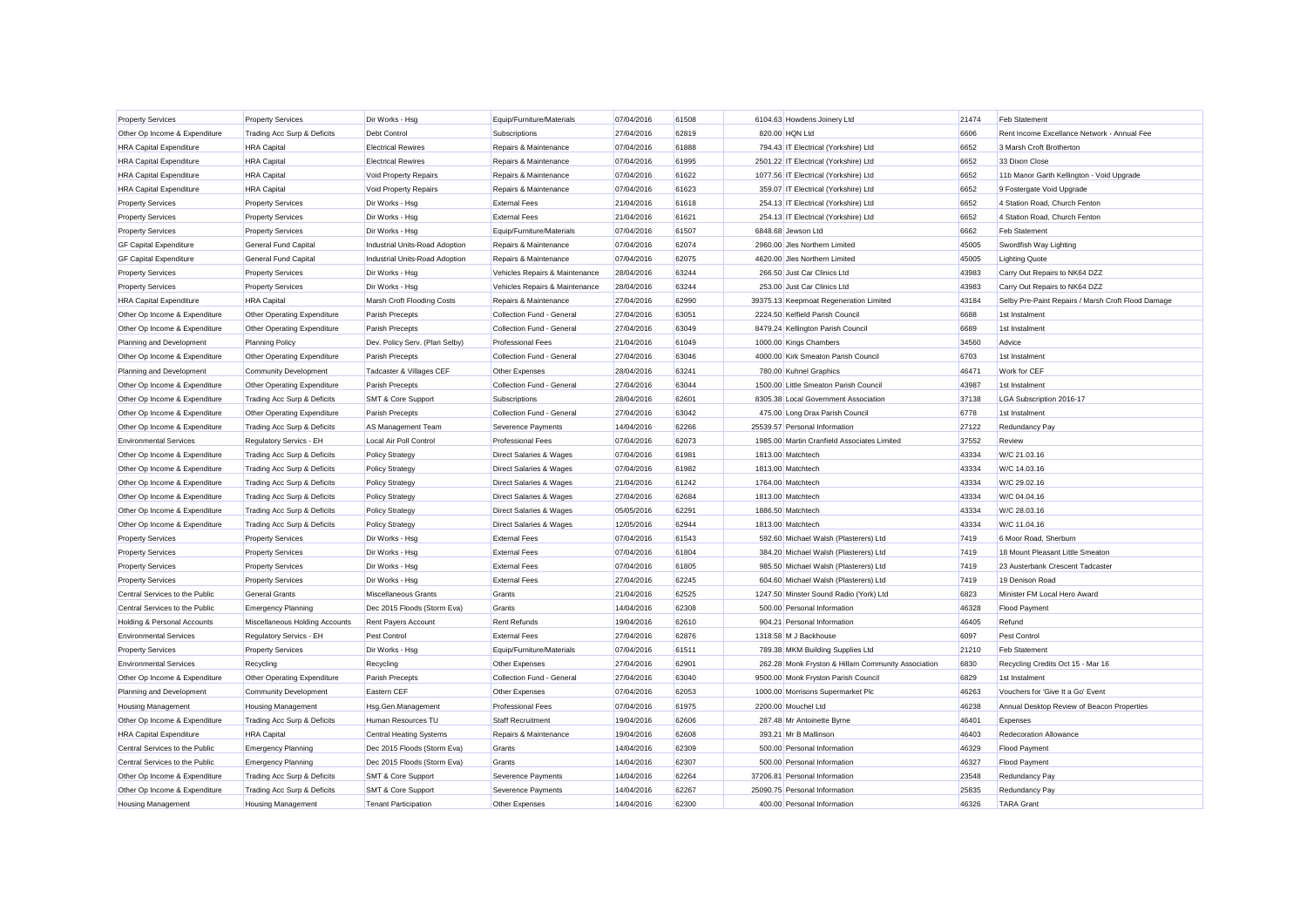| Holding & Personal Accounts    | Miscellaneous Holding Accounts | Rent Payers Account             | <b>Rent Refunds</b>                | 21/04/2016 | 62811 |                     | 463.03 Personal Information                     | 46431 | Refund                                                    |
|--------------------------------|--------------------------------|---------------------------------|------------------------------------|------------|-------|---------------------|-------------------------------------------------|-------|-----------------------------------------------------------|
| Central Services to the Public | <b>Emergency Planning</b>      | Dec 2015 Floods (Storm Eva)     | Grants                             | 07/04/2016 | 62054 |                     | 500.00 Personal Information                     | 45974 | <b>Flood Payment</b>                                      |
| Holding & Personal Accounts    | Miscellaneous Holding Accounts | Rent Payers Account             | Rent Refunds                       | 21/04/2016 | 62803 |                     | 301.84 Personal Information                     | 46426 | Refund                                                    |
| <b>HRA Capital Expenditure</b> | <b>HRA</b> Capital             | Damp Works                      | Repairs & Maintenance              | 07/04/2016 | 62007 |                     | 315.84 Mrs D Middleton                          | 46261 | Redecoration Allowance                                    |
| <b>HRA Capital Expenditure</b> | <b>HRA</b> Capital             | Damp Works                      | Repairs & Maintenance              | 14/04/2016 | 62229 |                     | 315.84 Mrs D Middleton                          | 46261 | Redecoration Allowance                                    |
| <b>HRA Capital Expenditure</b> | <b>HRA</b> Capital             | Damp Works                      | Repairs & Maintenance              | 14/04/2016 | 62270 |                     | 251.37 Mrs E Cundall                            | 46313 | Redecoration Allowance                                    |
| Other Op Income & Expenditure  | Trading Acc Surp & Deficits    | AS Management Team              | <b>Severence Payments</b>          | 14/04/2016 | 62263 |                     | 22178.64 Personal Information                   | 46142 | Redundancy Pay                                            |
| Holding & Personal Accounts    | Miscellaneous Holding Accounts | Rent Payers Account             | <b>Rent Refunds</b>                | 07/04/2016 | 62077 |                     | 332.80 Personal Information                     | 46288 | Refund                                                    |
| Other Op Income & Expenditure  | Trading Acc Surp & Deficits    | AS Management Team              | Severence Payments                 | 14/04/2016 | 62265 |                     | 27098.01 Personal Information                   | 46141 | Redundancy Pay                                            |
| Central Services to the Public | <b>Emergency Planning</b>      | Dec 2015 Floods (Storm Eva)     | Grants                             | 21/04/2016 | 62796 |                     | 500.00 Personal Information                     | 46423 | <b>Flood Payment</b>                                      |
| Corporate and Democratic Core  | Corporate Management           | Customer & Community Project    | Direct Salaries & Wages            | 19/04/2016 | 62387 |                     | 1620.00 Mrs K Frost                             | 45524 | Consultancy Fee                                           |
| Corporate and Democratic Core  | Corporate Management           | Customer & Community Project    | Direct Salaries & Wages            | 28/04/2016 | 62754 |                     | 2160.00 Mrs K Frost                             | 45524 | Consultancy Fee                                           |
| Holding & Personal Accounts    | Miscellaneous Holding Accounts | <b>Rent Payers Account</b>      | <b>Rent Refunds</b>                | 21/04/2016 | 62807 |                     | 280.64 Personal Information                     | 46429 | Refund                                                    |
| Holding & Personal Accounts    | Miscellaneous Holding Accounts | <b>Rent Payers Account</b>      | <b>Rent Refunds</b>                | 19/04/2016 | 62609 |                     | 1147.59 Personal Information                    | 46404 | Refund                                                    |
| <b>HRA Capital Expenditure</b> | <b>HRA</b> Capital             | <b>Central Heating Systems</b>  | Repairs & Maintenance              | 07/04/2016 | 62006 |                     | 290.06 Mrs P Madden                             | 46262 | Redecoration Allowance                                    |
| <b>HRA Capital Expenditure</b> | <b>HRA</b> Capital             | Central Heating Systems         | Repairs & Maintenance              | 14/04/2016 | 62392 |                     | 1457.50 Mr T Sheard                             | 46357 | Personal Information                                      |
| Other Op Income & Expenditure  | Trading Acc Surp & Deficits    | <b>Legal Services</b>           | Legal Fees                         | 07/04/2016 | 62068 |                     | 500.00 Mr Vincent Blake-Barnard                 | 46154 | Legal Fees                                                |
| <b>GF Capital Expenditure</b>  | <b>General Fund Capital</b>    | ICT - Capital Projects          | Computing                          | 14/04/2016 | 60749 | 13965.72 Netcentrix |                                                 | 26614 | NetApp SAN Hardware Support                               |
| Other Op Income & Expenditure  | Trading Acc Surp & Deficits    | ICT                             | Computing                          | 14/04/2016 | 61345 |                     | 9350.00 Netcentrix                              | 26614 | Netcentrix Support 2016/17                                |
| Other Op Income & Expenditure  | Other Operating Expenditure    | Parish Precepts                 | Collection Fund - General          | 27/04/2016 | 63038 |                     | 1250.00 Newland Parish Council                  | 31679 | 1st Instalment                                            |
| Other Op Income & Expenditure  | Other Operating Expenditure    | Parish Precepts                 | Collection Fund - General          | 27/04/2016 | 63035 |                     | 1260.00 Newton Kyme cum Toulston Parish Council | 6874  | 1st Instalment                                            |
| Other Op Income & Expenditure  | Other Operating Expenditure    | Parish Precepts                 | Collection Fund - General          | 27/04/2016 | 63034 |                     | 8000.00 North Duffield Parish Council           | 6884  | 1st Instalment                                            |
| <b>HRA Capital Expenditure</b> | <b>HRA</b> Capital             | <b>Central Heating Systems</b>  | Repairs & Maintenance              | 07/04/2016 | 62064 |                     | 583.00 Northern Gas Networks Ltd                | 34757 | 13 The Cloisters                                          |
| <b>HRA Capital Expenditure</b> | <b>HRA</b> Capital             | <b>Central Heating Systems</b>  | Repairs & Maintenance              | 14/04/2016 | 62421 |                     | 583.00 Northern Gas Networks Ltd                | 34757 | New Gas Supply - 1 Holly Grove                            |
| Central Services to the Public | <b>Local Tax Collection</b>    | Council Tax Support Scheme      | Computing                          | 27/04/2016 | 62190 |                     | 1166.00 Northgate Public Services Uk Ltd        | 26165 | CTR Modelling Tool 2016/2017                              |
| Central Services to the Public | <b>Local Land Charges</b>      | <b>Land Charges</b>             | <b>External Fees</b>               | 14/04/2016 | 62187 |                     | 1686.80 North Yorkshire County Council          | 6902  | Land Charges Questions Jan 16                             |
| <b>Environmental Services</b>  | <b>Trade Waste</b>             | <b>Commercial Waste</b>         | <b>External Fees</b>               | 21/04/2016 | 62282 |                     | 12009.67 North Yorkshire County Council         | 6902  | <b>Commercial Waste</b>                                   |
| <b>GF Capital Expenditure</b>  | <b>General Fund Capital</b>    | ICT - Capital Projects          | Computing                          | 17/06/2016 | 61292 |                     | 690.00 North Yorkshire County Council           | 25920 | Mitel 5320 IP Phone                                       |
| Holding & Personal Accounts    | Miscellaneous Holding Accounts | C. Tax Payers Coll Fund Account | <b>NYCC Precept</b>                | 19/04/2016 | 62644 |                     | 3135658.00 North Yorkshire County Council       | 32208 | Precept                                                   |
| Holding & Personal Accounts    | Miscellaneous Holding Accounts | NNDR Payers Coll Fund (Old)     | <b>NNDR Pool Contribution</b>      | 27/04/2016 | 3042  |                     | 204076.00 North Yorkshire County Council        | 27588 | <b>Retained Business Rates</b>                            |
| Other Op Income & Expenditure  | Trading Acc Surp & Deficits    | Data & Systems                  | Computing                          | 07/04/2016 | 61006 |                     | 30805.00 North Yorkshire County Council         | 6902  | Website Support and Hosting CRM Support                   |
| Other Op Income & Expenditure  | Trading Acc Surp & Deficits    | <b>Legal Services</b>           | <b>Direct Salaries &amp; Wages</b> | 07/04/2016 | 61361 |                     | 15603.43 North Yorkshire County Council         | 6902  | Secondment                                                |
| Planning and Development       | <b>Community Development</b>   | Tadcaster & Villages CEF        | Other Expenses                     | 07/04/2016 | 59876 |                     | 3000.00 North Yorkshire County Council          | 6902  | Traffic Signal Controller - Bridge Street                 |
| Planning and Development       | <b>Development Control</b>     | Development Management          | Advertising                        | 27/04/2016 | 62903 |                     | 1152.00 North Yorkshire County Council          | 6902  | Notices Published 3rd, 10th, & 24th March 2016            |
| Planning and Development       | <b>Development Control</b>     | Development Management          | Advertising                        | 27/04/2016 | 62904 |                     | 760.55 North Yorkshire County Council           | 6902  | Notices Published 3rd, 10th, & 17th March 2016            |
| Planning and Development       | <b>Development Control</b>     | Development Management          | Advertising                        | 27/04/2016 | 62905 |                     | 1712.16 North Yorkshire County Council          | 6902  | Notices Published 3rd, 10th, 17th, 24th & 31st March 2016 |
| Planning and Development       | <b>Development Control</b>     | Development Management          | Advertising                        | 27/04/2016 | 62906 |                     | 444.81 North Yorkshire County Council           | 6902  | Press Notices Published 16th March                        |
| <b>Property Services</b>       | <b>Property Services</b>       | Dir Works - Hsg                 | Rents                              | 27/04/2016 | 62193 |                     | 5260.00 North Yorkshire County Council          | 6902  | Rent for Area 7 Highways Depot                            |
| Holding & Personal Accounts    | Miscellaneous Holding Accounts | C. Tax Payers Coll Fund Account | <b>NYFRA Precept</b>               | 19/04/2016 | 62645 |                     | 180593.00 North Yorkshire Fire & Rescue         | 32207 | <b>NYFRA Precept</b>                                      |
| Holding & Personal Accounts    | Miscellaneous Holding Accounts | NNDR Payers Coll Fund (Old)     | <b>NNDR Pool Contribution</b>      | 27/04/2016 | 3043  |                     | 22675.00 North Yorkshire Fire & Rescue          | 27586 | <b>Retained Business Rates</b>                            |
| Holding & Personal Accounts    | Miscellaneous Holding Accounts | C. Tax Payers Coll Fund Account | <b>NYPA Precept</b>                | 19/04/2016 | 62646 |                     | 594868.00 North Yorkshire PCC                   | 32209 | <b>NYPCC Precept</b>                                      |
| <b>HRA</b> Other               | HRA Other I&E                  | Pension Past Service Adjustmt   | Pension Costs                      | 14/04/2016 | 62419 |                     | 204132.50 North Yorkshire Pension Fund          | 6899  | <b>HRA Fund</b>                                           |
| Highways, Roads and Transport  | <b>Parking Services</b>        | Car Parks Pay & Display         | <b>Energy Costs</b>                | 19/04/2016 | 44244 |                     | 1049.15 Npower Ltd                              | 6917  | 01.04.14 - 31.05.14                                       |
| Highways, Roads and Transport  | <b>Parking Services</b>        | Car Parks Pay & Display         | <b>Energy Costs</b>                | 27/04/2016 | 62310 |                     | 964.70 Npower Ltd                               | 6917  | Britannia Car Park                                        |
| Highways, Roads and Transport  | <b>Parking Services</b>        | Car Parks Pay & Display         | <b>Energy Costs</b>                | 27/04/2016 | 62312 |                     | 702.98 Npower Ltd                               | 6917  | Car Park Lights                                           |
| Highways, Roads and Transport  | <b>Parking Services</b>        | Car Parks Pay & Display         | <b>Energy Costs</b>                | 27/04/2016 | 62527 |                     | 378.77 Npower Ltd                               | 6917  | Control Panel - Back of Micklegate Car Park               |
| <b>Housing Management</b>      | <b>Housing Management</b>      | <b>Edgerton Lodge</b>           | <b>Energy Costs</b>                | 21/04/2016 | 62532 |                     | 430.31 Npower Ltd                               | 6917  | <b>Edgerton Drive</b>                                     |
| Non Distributed Costs          | <b>Unused Facilities Costs</b> | <b>Unused Assets</b>            | <b>Energy Costs</b>                | 27/04/2016 | 40259 |                     | 498.32 Npower Ltd                               | 6917  | 01.01.14 - 31.03.14 43 Kirkgate Tadcaster                 |
| Other Op Income & Expenditure  | Trading Acc Surp & Deficits    | Access Selby - Contact Centre   | <b>Energy Costs</b>                | 21/04/2016 | 62548 |                     | 902.06 Npower Ltd                               | 6917  | 8-10 Market Cross                                         |
| Planning and Development       | Economic Development           | <b>Prospect Centre MR</b>       | <b>Energy Costs</b>                | 07/04/2016 | 61857 |                     | 377.37 Npower Ltd                               | 6917  | Unit 5 Prospect Way 01.04.15 - 30.06.15                   |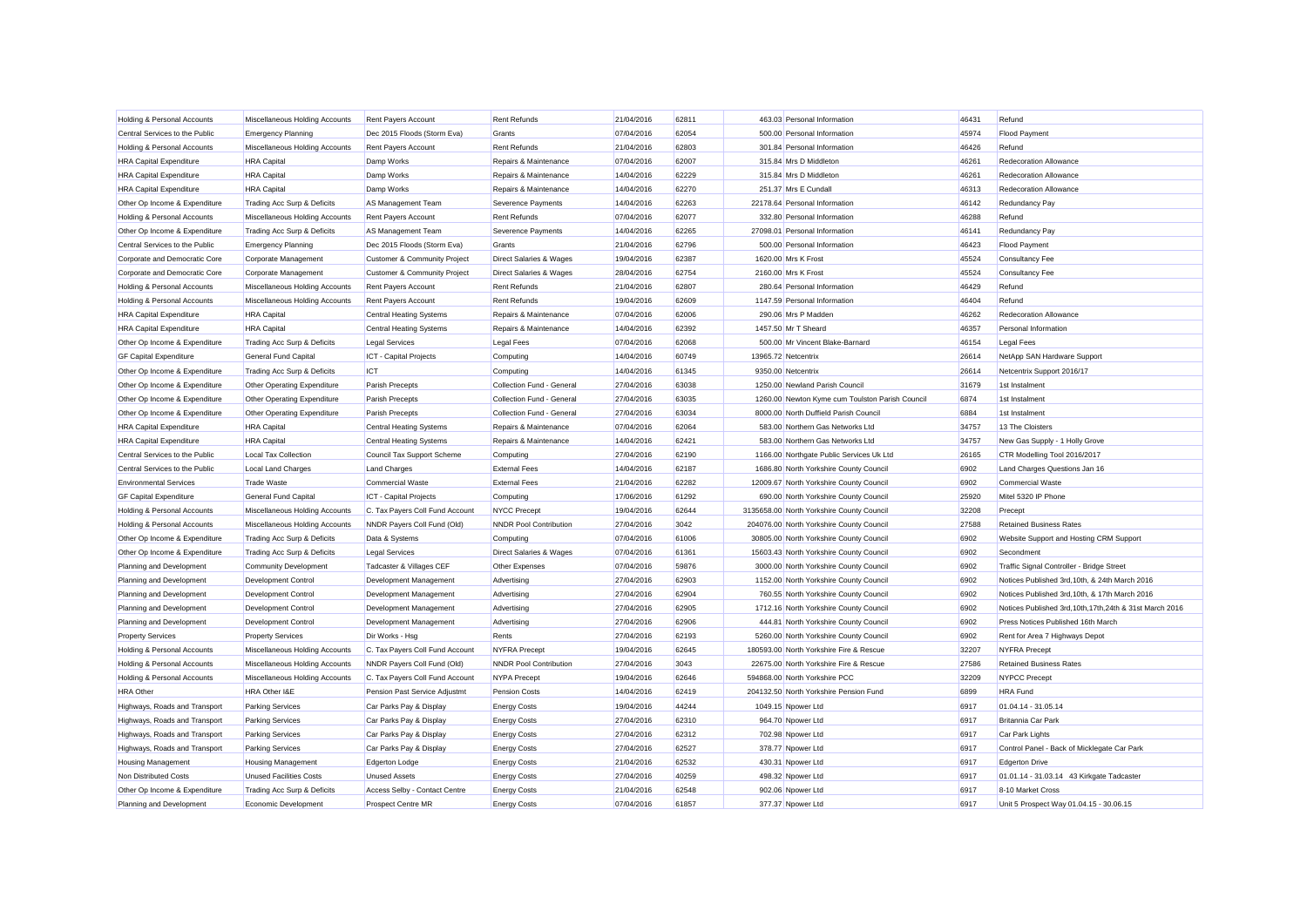| Planning and Development       | Economic Development          | Prospect Centre MR                      | <b>Energy Costs</b>       | 27/04/2016 | 62524 | 982.47 Npower Ltd                                   | 6917  | <b>Prospect Centre</b>                        |
|--------------------------------|-------------------------------|-----------------------------------------|---------------------------|------------|-------|-----------------------------------------------------|-------|-----------------------------------------------|
| Planning and Development       | Economic Development          | The Vivars MR                           | <b>Energy Costs</b>       | 07/04/2016 | 61853 | 377.37 Npower Ltd                                   | 6917  | Unit 5 Prospect Centre 01.04.15 - 30.06.15    |
| Planning and Development       | Economic Development          | The Vivars MR                           | <b>Energy Costs</b>       | 27/04/2016 | 62689 | 1595.34 Npower Ltd                                  | 6917  | Communal Area, Vivars Industrial Estate       |
| <b>Special Services</b>        | <b>Special Services</b>       | <b>Community Centres</b>                | <b>Energy Costs</b>       | 21/04/2016 | 59248 | 314.69 Npower Ltd                                   | 6917  | Electricity Supply Westfield Court Eggborough |
| <b>Special Services</b>        | <b>Special Services</b>       | <b>Community Centres</b>                | <b>Energy Costs</b>       | 21/04/2016 | 62519 | 1108.49 Npower Ltd                                  | 6917  | Electricity Communal Supply, St Wilfrids      |
| <b>Special Services</b>        | <b>Special Services</b>       | <b>Community Centres</b>                | <b>Energy Costs</b>       | 21/04/2016 | 62520 | 587.08 Npower Ltd                                   | 6917  | Anne Sharpe Centre                            |
| <b>Special Services</b>        | <b>Special Services</b>       | <b>Community Centres</b>                | <b>Energy Costs</b>       | 21/04/2016 | 62521 | 915.28 Npower Ltd                                   | 6917  | Rosemary House Tadcaster                      |
| <b>Special Services</b>        | <b>Special Services</b>       | <b>Community Centres</b>                | <b>Energy Costs</b>       | 21/04/2016 | 62523 | 445.36 Npower Ltd                                   | 6917  | Laurie Backhouse Court                        |
| <b>Special Services</b>        | <b>Special Services</b>       | <b>Community Centres</b>                | <b>Energy Costs</b>       | 21/04/2016 | 62526 | 346.32 Npower Ltd                                   | 6917  | <b>Westfield Court</b>                        |
| <b>Special Services</b>        | <b>Special Services</b>       | <b>Community Centres</b>                | <b>Energy Costs</b>       | 21/04/2016 | 62537 | 712.53 Npower Ltd                                   | 6917  | <b>Kelcbar Close</b>                          |
| <b>Special Services</b>        | <b>Special Services</b>       | <b>Pumping Stations</b>                 | <b>Energy Costs</b>       | 14/04/2016 | 61626 | 299.90 Npower Ltd                                   | 6917  | Pumping Station Laburnum Grove, Stillingfleet |
| Other Op Income & Expenditure  | Trading Acc Surp & Deficits   | ICT                                     | Computing                 | 21/04/2016 | 62334 | 2193.50 Nynet Ltd                                   | 46344 | Quarterly Rental                              |
| Planning and Development       | <b>Planning Policy</b>        | Dev. Policy Serv. (Plan Selby)          | <b>Professional Fees</b>  | 14/04/2016 | 62351 | 2850.00 Opinion Research Services                   | 34879 | <b>Project Initiation Document</b>            |
| Other Op Income & Expenditure  | Other Operating Expenditure   | Drain.Sect 81 Agree.                    | Other                     | 27/04/2016 | 3039  | 130753.15 Ouse & Derwent Internal Drainage Board    | 21771 | Ouse & Derwent IDB                            |
| <b>Housing Management</b>      | <b>Housing Management</b>     | <b>Painting Dwellings</b>               | <b>External Fees</b>      | 19/04/2016 | 62641 | 1680.87 Owan Ltd                                    | 6943  | Quantity Surveying Service                    |
| <b>HRA Capital Expenditure</b> | <b>HRA</b> Capital            | <b>Central Heating Systems</b>          | Repairs & Maintenance     | 19/04/2016 | 62641 | 1874.25 Owan Ltd                                    | 6943  | Quantity Surveying Service                    |
| <b>HRA Capital Expenditure</b> | <b>HRA</b> Capital            | Marsh Croft Flooding Costs              | Repairs & Maintenance     | 19/04/2016 | 62641 | 267.75 Owan Ltd                                     | 6943  | Quantity Surveying Service                    |
| <b>GF Capital Expenditure</b>  | General Fund Capital          | Car Park Ticket Machines                | Repairs & Maintenance     | 28/04/2016 | 62706 | 425.00 Paul Harrison Building and Property Repairs  | 6531  | Car Park Bases Selby                          |
| Highways, Roads and Transport  | <b>Parking Services</b>       | Car Parks Pay & Display                 | Repairs & Maintenance     | 28/04/2016 | 62696 | 294.00 Paul Harrison Building and Property Repairs  | 6531  | Market Cross Car Park                         |
| <b>HRA Capital Expenditure</b> | <b>HRA</b> Capital            | Garage Sites                            | Repairs & Maintenance     | 28/04/2016 | 62702 | 560.00 Paul Harrison Building and Property Repairs  | 6531  | Westfield Avenue Garages, Eggborough          |
| <b>Property Services</b>       | <b>Property Services</b>      | Dir Works - Hsg                         | <b>External Fees</b>      | 07/04/2016 | 61827 | 2500.90 Paul Harrison Building and Property Repairs | 6531  | 4 Pagnell Avenue, Selby                       |
| <b>Property Services</b>       | <b>Property Services</b>      | Dir Works - Hsg                         | <b>External Fees</b>      | 28/04/2016 | 62701 | 307.00 Paul Harrison Building and Property Repairs  | 6531  | 32b Manor Garth, Kellington                   |
| <b>Property Services</b>       | <b>Property Services</b>      | Dir Works - Hsg                         | <b>External Fees</b>      | 28/04/2016 | 62703 | 375.00 Paul Harrison Building and Property Repairs  | 6531  | 9 Bright Walk, Selby                          |
| <b>Housing Management</b>      | <b>Housing Management</b>     | Ousegate Hostel                         | Fixtures & Fittings       | 21/04/2016 | 62797 | 683.00 PJT Property Maintenance                     | 6980  | Outstanding Invoice                           |
| Other Op Income & Expenditure  | Trading Acc Surp & Deficits   | ICT                                     | Computing                 | 14/04/2016 | 61092 | 338.70 Polar Audio                                  | 46055 | <b>Battery Packs for Conference</b>           |
| <b>Housing Management</b>      | <b>Housing Management</b>     | Estate Man. Costs                       | Other Expenses            | 28/04/2016 | 62603 | 1297.50 Project Fabrications & Engineering          | 30470 | Tadcaster - Rosemary House                    |
| <b>Special Services</b>        | <b>Special Services</b>       | Communal Lighting                       | Repairs & Maintenance     | 07/04/2016 | 61357 | 477.50 R A Dalton Ltd                               | 6326  | <b>High Gate</b>                              |
| <b>Special Services</b>        | <b>Special Services</b>       | <b>Pumping Stations</b>                 | Repairs & Maintenance     | 07/04/2016 | 61351 | 2335.00 R A Dalton Ltd                              | 6326  | Mill Lane Ryther                              |
| <b>Special Services</b>        | <b>Special Services</b>       | <b>Pumping Stations</b>                 | Repairs & Maintenance     | 07/04/2016 | 61352 | 362.50 R A Dalton Ltd                               | 6326  | Pond View                                     |
| <b>Special Services</b>        | <b>Special Services</b>       | <b>Pumping Stations</b>                 | Repairs & Maintenance     | 07/04/2016 | 61353 | 515.00 R A Dalton Ltd                               | 6326  | Cawood Road                                   |
| <b>Special Services</b>        | <b>Special Services</b>       | <b>Pumping Stations</b>                 | Repairs & Maintenance     | 07/04/2016 | 61354 | 387.50 R A Dalton Ltd                               | 6326  | Aire View                                     |
| <b>Special Services</b>        | <b>Special Services</b>       | <b>Pumping Stations</b>                 | Repairs & Maintenance     | 07/04/2016 | 61355 | 708.00 R A Dalton Ltd                               | 6326  | 3 Main Road, Temple Hirst                     |
| <b>Special Services</b>        | <b>Special Services</b>       | <b>Pumping Stations</b>                 | Repairs & Maintenance     | 07/04/2016 | 61356 | 261.46 R A Dalton Ltd                               | 6326  | 11 Main Road Temple Hirst                     |
| <b>Special Services</b>        | <b>Special Services</b>       | <b>Pumping Stations</b>                 | Repairs & Maintenance     | 07/04/2016 | 61360 | 1460.00 R A Dalton Ltd                              | 6326  | Roe Lane Pumping Station Birkin               |
| <b>Special Services</b>        | <b>Special Services</b>       | <b>Pumping Stations</b>                 | Repairs & Maintenance     | 07/04/2016 | 61796 | 1100.00 R A Dalton Ltd                              | 6326  | Sample Analysis Results - Laburnam Grove      |
| Other Op Income & Expenditure  | Trading Acc Surp & Deficits   | <b>ICT</b>                              | <b>Professional Fees</b>  | 21/04/2016 | 62514 | 916.75 Razorblue Ltd                                | 27684 | IT Infrastructure Report                      |
| <b>Housing Management</b>      | <b>Housing Management</b>     | <b>Housing Management</b>               | Other Expenses            | 14/04/2016 | 62268 | 288.00 Removals for You                             | 37744 | Removal costs to move back to                 |
| Other Op Income & Expenditure  | Other Operating Expenditure   | Parish Precepts                         | Collection Fund - General | 27/04/2016 | 63031 | 46025.22 Riccall Parish Council                     | 7068  | 1st Instalment                                |
| <b>Environmental Services</b>  | Comm Safety (Crime Reduction) | Local Authority Prevent Duty            | Direct Salaries & Wages   | 28/04/2016 | 62623 | 1500.00 Richard Abbott                              | 45333 | Work Undertaken as Project Lead               |
| Corporate and Democratic Core  | Corporate Management          | <b>Customer &amp; Community Project</b> | <b>Professional Fees</b>  | 07/04/2016 | 62009 | 420.00 Richard Jemison Photographer Ltd             | 44550 | <b>Professional Services</b>                  |
| Other Op Income & Expenditure  | Trading Acc Surp & Deficits   | Marketing & Comms                       | Other Expenses            | 07/04/2016 | 62008 | 560.00 Richard Jemison Photographer Ltd             | 44550 | <b>Professional Services</b>                  |
| Other Op Income & Expenditure  | Trading Acc Surp & Deficits   | Data & Systems                          | Computing                 | 27/04/2016 | 62954 | 3333.33 Richmondshire District Council              | 40311 | COA Support                                   |
| <b>HRA Capital Expenditure</b> | <b>HRA Capital</b>            | <b>Electrical Rewires</b>               | Repairs & Maintenance     | 27/04/2016 | 62391 | 5222.32 R N E Electrical Contractors                | 7081  | Various Properties                            |
| Other Op Income & Expenditure  | Trading Acc Surp & Deficits   | Postage Account                         | Communications            | 07/04/2016 | 61989 | 1119.03 Royal Mail Group Plc                        | 7100  | Afternoon Post March                          |
| Corporate and Democratic Core  | Corporate Management          | Corporate - GF Only                     | <b>Professional Fees</b>  | 27/04/2016 | 62799 | 717.95 Ryedale District Council                     | 46424 | Recharge of Pixel Local Government            |
| <b>Housing General Fund</b>    | <b>Supporting People</b>      | Warden Lifeline Service                 | <b>External Fees</b>      | 28/04/2016 | 62802 | 6972.81 Ryedale District Council                    | 46424 | 941 Connections for Ryecare                   |
| <b>Environmental Services</b>  | Recycling                     | Recycling                               | <b>External Fees</b>      | 07/04/2016 | 61824 | 447.30 Ryedale Organics Ltd                         | 6694  | Green Waste Week 10                           |
| <b>Environmental Services</b>  | Recycling                     | Recycling                               | <b>External Fees</b>      | 14/04/2016 | 61983 | 539.00 Ryedale Organics Ltd                         | 6694  | Green Waste Week 12                           |
| <b>Environmental Services</b>  | Recycling                     | Recycling                               | <b>External Fees</b>      | 12/05/2016 | 62808 | 708.75 Ryedale Organics Ltd                         | 6694  | Green Waste Week 14                           |
| Other Op Income & Expenditure  | Other Operating Expenditure   | Parish Precepts                         | Collection Fund - General | 27/04/2016 | 63029 | 2500.00 Ryther cum Ossendyke Parish Council         | 7107  | 1st Instalment                                |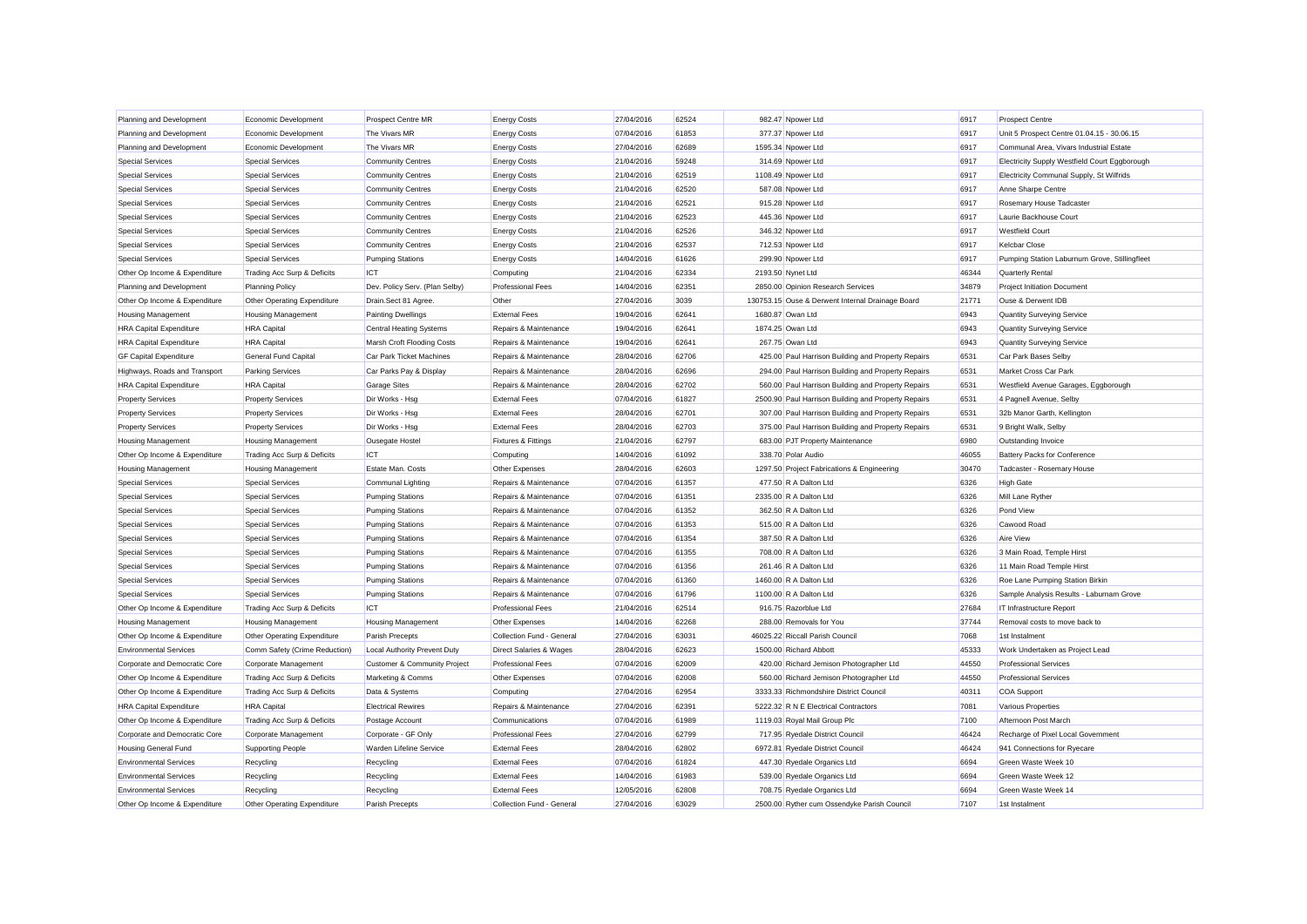| Central Services to the Public | <b>Local Tax Collection</b>    | Council Tax Collection        | <b>External Fees</b>      | 15/04/2016 | 3029  | 698.71 Santander                                 | 6052  | March Ctax                                      |
|--------------------------------|--------------------------------|-------------------------------|---------------------------|------------|-------|--------------------------------------------------|-------|-------------------------------------------------|
| <b>Housing Management</b>      | <b>Housing Management</b>      | <b>Rent Project</b>           | <b>External Fees</b>      | 15/04/2016 | 3023  | 937.08 Santander                                 | 6052  | March House & Garage Rents                      |
| Other Op Income & Expenditure  | Trading Acc Surp & Deficits    | Human Resources TU            | <b>Training Expenses</b>  | 21/04/2016 | 62402 | 1099.00 Save Lives at Work                       | 46359 | <b>First Aid Courses</b>                        |
| Other Op Income & Expenditure  | Trading Acc Surp & Deficits    | Civic Centre                  | Repairs & Maintenance     | 07/04/2016 | 61816 | 1700.00 Saville Audio Visual                     | 28303 | Care Agreement 5019 12 Months                   |
| Other Op Income & Expenditure  | Other Operating Expenditure    | Parish Precepts               | Collection Fund - General | 27/04/2016 | 63027 | 12000.00 Saxton cum Scarthingwell Parish Council | 7119  | 1st Instalment                                  |
| Planning and Development       | <b>Community Development</b>   | Tadcaster & Villages CEF      | Grants                    | 21/04/2016 | 62335 | 345.00 Se7en Video Production Ltd                | 45367 | Filming                                         |
| Other Op Income & Expenditure  | Other Operating Expenditure    | Drain.Sect 81 Agree           | Other                     | 27/04/2016 | 3040  | 483230.00 Selby Area Internal Drainage Board     | 24866 | Selby Area IDB                                  |
| Central Services to the Public | <b>General Grants</b>          | Miscellaneous Grants          | Grants                    | 28/04/2016 | 63242 | 1000.00 Selby Disrict Rail Users Group           | 31874 | Grant                                           |
| <b>Environmental Services</b>  | Regulatory Servics - EH        | <b>Public Conveniences</b>    | <b>NNDR</b>               | 21/04/2016 | 61748 | 3000.80 Selby District Council                   | 7151  | Public Conveniences Station Road                |
| <b>Environmental Services</b>  | Regulatory Servics - EH        | <b>Public Conveniences</b>    | <b>NNDR</b>               | 21/04/2016 | 61762 | 1379.40 Selby District Council                   | 7151  | Superloo at Britannia Car Park Tadcaster        |
| Highways, Roads and Transport  | <b>Parking Services</b>        | Car Parks-Other               | <b>NNDR</b>               | 07/04/2016 | 61749 | 5324.00 Selby District Council                   | 7151  | Car Park Chapel Street Tad NNDR 2016/17         |
| Highways, Roads and Transport  | <b>Parking Services</b>        | Car Parks-Other               | <b>NNDR</b>               | 07/04/2016 | 61750 | 5082.00 Selby District Council                   | 7151  | Britannia Car Park NNDR 2016/17                 |
| Highways, Roads and Transport  | <b>Parking Services</b>        | Car Parks-Other               | <b>NNDR</b>               | 07/04/2016 | 61752 | 592.90 Selby District Council                    | 7151  | Church Hill Car Park Selby NNDR 2016/17         |
| Highways, Roads and Transport  | <b>Parking Services</b>        | Car Parks-Other               | <b>NNDR</b>               | 07/04/2016 | 61753 | 3581.60 Selby District Council                   | 7151  | Car Park Micklegate NNDR 2016/17                |
| Highways, Roads and Transport  | <b>Parking Services</b>        | Car Parks-Other               | <b>NNDR</b>               | 07/04/2016 | 61759 | 726.00 Selby District Council                    | 7151  | Car Park 12 Low Street Sherburn NNDR 2016/17    |
| Highways, Roads and Transport  | <b>Parking Services</b>        | Car Parks Pay & Display       | <b>NNDR</b>               | 07/04/2016 | 61746 | 7865.00 Selby District Council                   | 7151  | Back Micklegate Car Park NNDR 2016/17           |
| Highways, Roads and Transport  | <b>Parking Services</b>        | Car Parks Pay & Display       | <b>NNDR</b>               | 07/04/2016 | 61747 | 5566.00 Selby District Council                   | 7151  | Car Park Portholme Road NNDR 2016/17            |
| Highways, Roads and Transport  | <b>Parking Services</b>        | Car Parks Pay & Display       | <b>NNDR</b>               | 07/04/2016 | 61751 | 3194.40 Selby District Council                   | 7151  | Audus Street Car Park NNDR 2016/17              |
| Highways, Roads and Transport  | <b>Parking Services</b>        | Car Parks Pay & Display       | <b>NNDR</b>               | 07/04/2016 | 61754 | 4501.20 Selby District Council                   | 7151  | New Lane Car Park 2016/17                       |
| Highways, Roads and Transport  | <b>Parking Services</b>        | Car Parks Pay & Display       | <b>NNDR</b>               | 07/04/2016 | 61755 | 2904.00 Selby District Council                   | 7151  | South Parade Car Park                           |
| Highways, Roads and Transport  | <b>Parking Services</b>        | Car Parks Pay & Display       | <b>NNDR</b>               | 07/04/2016 | 61756 | 1197.90 Selby District Council                   | 7151  | Car Park Park Street Selby NNDR 2016/17         |
| Highways, Roads and Transport  | <b>Parking Services</b>        | Car Parks Pay & Display       | <b>NNDR</b>               | 07/04/2016 | 61765 | 7986.00 Selby District Council                   | 7151  | Land Rear of Former Civic Centre Portholme Road |
| Non Distributed Costs          | <b>Unused Facilities Costs</b> | <b>Barlby CRD</b>             | <b>NNDR</b>               | 07/04/2016 | 61745 | 6776.00 Selby District Council                   | 7151  | NNDR 2016/2017                                  |
| Non Distributed Costs          | <b>Unused Facilities Costs</b> | Tad Office - 43 Kirkgate      | <b>NNDR</b>               | 14/04/2016 | 62260 | 1058.81 Selby District Council                   | 7151  | 43 Kirkgate, Tadcaster NNDR 2014/15             |
| Non Distributed Costs          | <b>Unused Facilities Costs</b> | <b>Unused Assets</b>          | <b>NNDR</b>               | 07/04/2016 | 61766 | 14785.75 Selby District Council                  | 7151  | Profiles Health and Fitness, Portholme Crescent |
| Other Op Income & Expenditure  | Trading Acc Surp & Deficits    | Access Selby - Contact Centre | <b>NNDR</b>               | 07/04/2016 | 61761 | 18637.50 Selby District Council                  | 7151  | <b>Access Selby Contact Centre</b>              |
| Other Op Income & Expenditure  | Trading Acc Surp & Deficits    | Civic Centre                  | <b>NNDR</b>               | 07/04/2016 | 61764 | 102879.00 Selby District Council                 | 7151  | Civic Centre Doncaster Road NNDR 2016/17        |
| Planning and Development       | Economic Development           | The Vivars MR                 | <b>NNDR</b>               | 07/04/2016 | 61744 | 1173.70 Selby District Council                   | 7151  | NNDR 2016/2017                                  |
| <b>Special Services</b>        | <b>Special Services</b>        | <b>Community Centres</b>      | <b>NNDR</b>               | 07/04/2016 | 61760 | 1258.40 Selby District Council                   | 7151  | 1st Floor, 12 Normandy Close, Selby             |
| <b>Special Services</b>        | <b>Special Services</b>        | <b>Community Centres</b>      | <b>NNDR</b>               | 07/04/2016 | 61763 | 1052.70 Selby District Council                   | 7151  | Ground Floor, 12 Normandy Close                 |
| <b>Special Services</b>        | <b>Special Services</b>        | <b>Pumping Stations</b>       | <b>NNDR</b>               | 07/04/2016 | 61757 | 343.64 Selby District Council                    | 7151  | Roe Lane Sewage Disposal Works, Birkin          |
| <b>Property Services</b>       | <b>Property Services</b>       | Dir Works - Hsg               | Equip/Furniture/Materials | 07/04/2016 | 61509 | 697.51 Selby Glass                               | 7172  | <b>Feb Statement</b>                            |
| Other Op Income & Expenditure  | Other Operating Expenditure    | Parish Precepts               | Collection Fund - General | 27/04/2016 | 63025 | 255863.15 Selby Town Council                     | 32181 | 1st Instalment                                  |
| Central Services to the Public | <b>Emergency Planning</b>      | <b>Emergency Planning</b>     | Other Expenses            | 07/04/2016 | 61801 | 1960.00 S G Baker Ltd                            | 32574 | Sand Bags for Tadcaster Flooding                |
| Central Services to the Public | <b>Emergency Planning</b>      | <b>Emergency Planning</b>     | Other Expenses            | 27/04/2016 | 62511 | 1490.00 Taperell Environmental                   | 7303  | <b>Rental of Skips</b>                          |
| <b>Environmental Services</b>  | <b>Street Cleansing</b>        | <b>Street Cleansing</b>       | <b>External Fees</b>      | 05/05/2016 | 62353 | 2148.30 Taperell Environmental                   | 7303  | Hire of Skip                                    |
| <b>Special Services</b>        | <b>Special Services</b>        | <b>Pumping Stations</b>       | <b>External Fees</b>      | 07/04/2016 | 61783 | 684.00 Shared Services Connected Ltd             | 46217 | Permits for Laburnum Grove Sewage Works         |
| <b>Special Services</b>        | <b>Special Services</b>        | <b>Pumping Stations</b>       | <b>External Fees</b>      | 07/04/2016 | 61784 | 2052.00 Shared Services Connected Ltd            | 46217 | <b>Environmental Permits</b>                    |
| Holding & Personal Accounts    | Miscellaneous Holding Accounts | PCC Election Holding Account  | Other Expenses            | 27/04/2016 | 62775 | 1004.50 Shaw & Sons Ltd                          | 4041  | Presiding Officers Sundries Bags                |
| Other Op Income & Expenditure  | Other Operating Expenditure    | Parish Precepts               | Collection Fund - General | 27/04/2016 | 63023 | 79548.33 Sherburn in Elmet Parish Council        | 7199  | 1st Instalment                                  |
| <b>HRA Capital Expenditure</b> | <b>HRA</b> Capital             | Damp Works                    | Repairs & Maintenance     | 07/04/2016 | 61362 | 2400.00 Sherwood Property Building Services      | 35336 | 18 Abbots Road                                  |
| <b>HRA Capital Expenditure</b> | <b>HRA</b> Capital             | Void Property Repairs         | Repairs & Maintenance     | 27/04/2016 | 62253 | 2100.00 Sherwood Property Building Services      | 35336 | 17 St Wilfrids Close                            |
| <b>Property Services</b>       | <b>Property Services</b>       | Dir Works - Hsg               | <b>External Fees</b>      | 07/04/2016 | 61363 | 455.00 Sherwood Property Building Services       | 35336 | 16 Bright Walk                                  |
| <b>Property Services</b>       | <b>Property Services</b>       | Dir Works - Hsg               | <b>External Fees</b>      | 07/04/2016 | 61364 | 425.00 Sherwood Property Building Services       | 35336 | 7 Beech Grove                                   |
| <b>Property Services</b>       | <b>Property Services</b>       | Dir Works - Hsg               | <b>External Fees</b>      | 07/04/2016 | 61365 | 2600.00 Sherwood Property Building Services      | 35336 | 17 Greenfield Drive                             |
| <b>Property Services</b>       | <b>Property Services</b>       | Dir Works - Hsg               | <b>External Fees</b>      | 07/04/2016 | 61540 | 2795.00 Sherwood Property Building Services      | 35336 | 11 St Wilfrids Court Selby                      |
| <b>Property Services</b>       | <b>Property Services</b>       | Dir Works - Hsg               | <b>External Fees</b>      | 07/04/2016 | 61541 | 1880.00 Sherwood Property Building Services      | 35336 | 78 Wavell Street Selby                          |
| <b>Property Services</b>       | <b>Property Services</b>       | Dir Works - Hsa               | <b>External Fees</b>      | 07/04/2016 | 61820 | 2710.00 Sherwood Property Building Services      | 35336 | Work Completed at 1 Westfield Court Eggborough  |
| <b>Property Services</b>       | <b>Property Services</b>       | Dir Works - Hsa               | <b>External Fees</b>      | 07/04/2016 | 61990 | 1795.00 Sherwood Property Building Services      | 35336 | Work at 5 Westfield Court Eggborough            |
| <b>Property Services</b>       | <b>Property Services</b>       | Dir Works - Hsa               | <b>External Fees</b>      | 07/04/2016 | 61991 | 2295.00 Sherwood Property Building Services      | 35336 | Work at 12 Beechwood Close Selby                |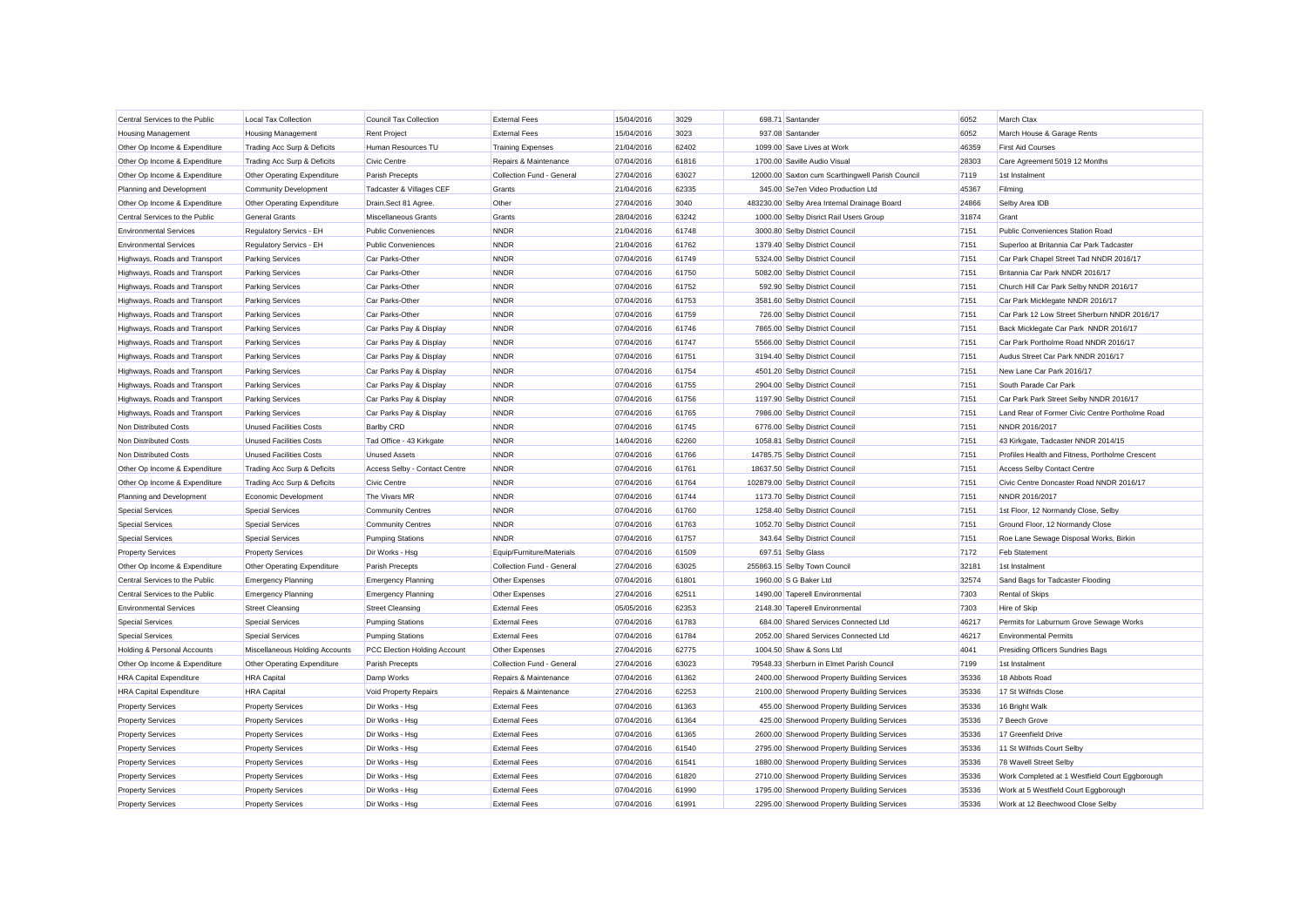| <b>Property Services</b>       | <b>Property Services</b>      | Dir Works - Hsg                | <b>External Fees</b>               | 27/04/2016 | 62254 |                                       | 2350.00 Sherwood Property Building Services           | 35336 | 13 Turnhead Crescent                     |
|--------------------------------|-------------------------------|--------------------------------|------------------------------------|------------|-------|---------------------------------------|-------------------------------------------------------|-------|------------------------------------------|
| <b>Property Services</b>       | <b>Property Services</b>      | Dir Works - Hsg                | <b>External Fees</b>               | 27/04/2016 | 62751 |                                       | 2100.00 Sherwood Property Building Services           | 35336 | 19 Landing Lane                          |
| <b>Property Services</b>       | <b>Property Services</b>      | Dir Works - Hsg                | <b>External Fees</b>               | 28/04/2016 | 62965 |                                       | 623.00 Sherwood Property Building Services            | 35336 | 126 Woodville Terrace                    |
| <b>Property Services</b>       | <b>Property Services</b>      | Dir Works - Hsg                | <b>External Fees</b>               | 28/04/2016 | 62966 |                                       | 611.00 Sherwood Property Building Services            | 35336 | 112 Petre Avenue                         |
| <b>Property Services</b>       | <b>Property Services</b>      | Dir Works - Hsg                | <b>External Fees</b>               | 28/04/2016 | 62967 |                                       | 571.00 Sherwood Property Building Services            | 35336 | 18 Petre Avenue                          |
| <b>Property Services</b>       | <b>Property Services</b>      | Dir Works - Hsg                | Other Expenses                     | 27/04/2016 | 62752 |                                       | 575.00 Sherwood Property Building Services            | 35336 | 20 Abbots Road                           |
| <b>Property Services</b>       | <b>Property Services</b>      | Dir Works - Hsg                | Other Expenses                     | 28/04/2016 | 62968 |                                       | 2450.00 Sherwood Property Building Services           | 35336 | 1 Main Road, Selby                       |
| Other Op Income & Expenditure  | Trading Acc Surp & Deficits   | <b>SMT &amp; Core Support</b>  | <b>Professional Fees</b>           | 14/04/2016 | 62269 | 1875.00 Solace Enterprises            |                                                       | 7235  | <b>Assessment Support</b>                |
| Other Op Income & Expenditure  | Trading Acc Surp & Deficits   | <b>SMT &amp; Core Support</b>  | <b>Professional Fees</b>           | 21/04/2016 | 62403 | 3000.00 Solace Enterprises            |                                                       | 7235  | <b>Assessment Support</b>                |
| Other Op Income & Expenditure  | Other Operating Expenditure   | Parish Precepts                | Collection Fund - General          | 27/04/2016 | 63021 | 12181.60 South Milford Parish Council |                                                       | 7241  | 1st Instalment                           |
| <b>Housing General Fund</b>    | <b>Housing Strategy</b>       | P4g Strategic Dev Sites        | <b>Professional Fees</b>           | 27/04/2016 | 62284 | 578.90 Spawforths                     |                                                       | 21478 | <b>Professional Services</b>             |
| Planning and Development       | Development Control           | Development Management         | Misc Income                        | 14/04/2016 | 62283 | 385.00 SPH Transport Ltd              |                                                       | 46320 | 2016/0251/FUL                            |
| <b>Environmental Services</b>  | <b>Trade Waste</b>            | <b>Clinical Waste</b>          | <b>External Fees</b>               | 27/04/2016 | 62191 | 459.67 SRCL Ltd                       |                                                       | 7251  | Waste and Sharps Disposal                |
| <b>Housing Management</b>      | <b>Housing Management</b>     | Sale of Council Hses           | <b>Professional Fees</b>           | 28/04/2016 | 62957 | 380.00 Stephenson Estate Agents       |                                                       | 7260  | <b>Valuation Service</b>                 |
| Highways, Roads and Transport  | <b>Public Transport</b>       | <b>Bus Station</b>             | Repairs & Maintenance              | 19/04/2016 | 62597 | 300.00 Stephensons                    |                                                       | 7261  | Selby Bus Station Valuation              |
| <b>Housing Management</b>      | <b>Housing Management</b>     | Land & Property Management     | Capital Charges                    | 27/04/2016 | 62599 | 700.00 Stephensons                    |                                                       | 7261  | Valuation of Wolsey Avenue               |
| Other Op Income & Expenditure  | Other Operating Expenditure   | Parish Precepts                | Collection Fund - General          | 27/04/2016 | 63019 | 2043.00 Stillingfleet Parish Council  |                                                       | 7263  | 1st Instalment                           |
| Other Op Income & Expenditure  | Other Operating Expenditure   | Parish Precepts                | Collection Fund - General          | 27/04/2016 | 63017 |                                       | 4500.00 Stutton with Hazelwood Parish Council         | 7272  | 1st Instalment                           |
| Other Op Income & Expenditure  | Trading Acc Surp & Deficits   | <b>ICT</b>                     | Computing                          | 21/04/2016 | 61520 | 1528.00 Switchshop                    |                                                       | 45999 | Comms Switch Support                     |
| Planning and Development       | <b>Community Development</b>  | Tadcaster & Villages CEF       | Grants                             | 27/04/2016 | 62631 |                                       | 360.00 Tadcaster Computer Services                    | 46406 | Website Management for Visit - Tadcaster |
| Planning and Development       | <b>Community Development</b>  | Tadcaster & Villages CEF       | Other Expenses                     | 27/04/2016 | 62958 |                                       | 4929.00 Tadcaster & Rural Community Interest Company  | 40494 | CEF Grant                                |
| Other Op Income & Expenditure  | Other Operating Expenditure   | Parish Precepts                | Collection Fund - General          | 27/04/2016 | 63015 | 56326.32 Tadcaster Town Council       |                                                       | 7297  | 1st Instalment                           |
| Planning and Development       | <b>Community Development</b>  | Tadcaster & Villages CEF       | Other Expenses                     | 19/04/2016 | 62607 | 1000.00 Tadcaster Triathlon Team      |                                                       | 46402 | Grant                                    |
| <b>Special Services</b>        | <b>Special Services</b>       | <b>Community Centres</b>       | Repairs & Maintenance              | 21/04/2016 | 62273 | 880.00 T A M Loughlin                 |                                                       | 6779  | Calcaria House                           |
| <b>Environmental Services</b>  | Recycling                     | Recycling                      | <b>External Fees</b>               | 14/04/2016 | 62244 |                                       | 4701.18 The Maltings Organic Treatment Ltd            | 35116 | Month Ending 31.03.16                    |
| Other Op Income & Expenditure  | Trading Acc Surp & Deficits   | Planning                       | <b>Direct Salaries &amp; Wages</b> | 21/04/2016 | 62517 | 1187.50 The Oyster Partnership Ltd    |                                                       | 43921 | W/E 27.03.16                             |
| Other Op Income & Expenditure  | Trading Acc Surp & Deficits   | Planning                       | <b>Direct Salaries &amp; Wages</b> | 27/04/2016 | 62515 | 1095.50 The Oyster Partnership Ltd    |                                                       | 43921 | W/E 27.03.16                             |
| Other Op Income & Expenditure  | Trading Acc Surp & Deficits   | Planning                       | <b>Direct Salaries &amp; Wages</b> | 05/05/2016 | 62287 | 1276.10 The Oyster Partnership Ltd    |                                                       | 43921 | W/E 03.04.16                             |
| Other Op Income & Expenditure  | Trading Acc Surp & Deficits   | Planning                       | <b>Direct Salaries &amp; Wages</b> | 05/05/2016 | 62288 | 1554.00 The Oyster Partnership Ltd    |                                                       | 43921 | W/E 03.04.16                             |
| Other Op Income & Expenditure  | Trading Acc Surp & Deficits   | Planning                       | Direct Salaries & Wages            | 12/05/2016 | 62934 | 1600.00 The Oyster Partnership Ltd    |                                                       | 43921 | W/E 17.04.16                             |
| Other Op Income & Expenditure  | Trading Acc Surp & Deficits   | Planning                       | Direct Salaries & Wages            | 12/05/2016 | 62935 | 1737.50 The Oyster Partnership Ltd    |                                                       | 43921 | W/E 17.04.16                             |
| Other Op Income & Expenditure  | Trading Acc Surp & Deficits   | Planning                       | Direct Salaries & Wages            | 12/05/2016 | 62937 | 1775.00 The Oyster Partnership Ltd    |                                                       | 43921 | W/E 10.04.16                             |
| Planning and Development       | <b>Planning Policy</b>        | Dev. Policy Serv. (Plan Selby) | <b>Professional Fees</b>           | 21/04/2016 | 62516 | 1254.27 The Oyster Partnership Ltd    |                                                       | 43921 | W/E 27.03.16                             |
| Planning and Development       | <b>Planning Policy</b>        | Dev. Policy Serv. (Plan Selby) | <b>Professional Fees</b>           | 05/05/2016 | 62289 | 1373.40 The Oyster Partnership Ltd    |                                                       | 43921 | W/E 03.04.16                             |
| Planning and Development       | <b>Planning Policy</b>        | Dev. Policy Serv. (Plan Selby) | <b>Professional Fees</b>           | 12/05/2016 | 62738 | 1437.45 The Oyster Partnership Ltd    |                                                       | 43921 | W/E 10.04.16                             |
| Planning and Development       | <b>Planning Policy</b>        | Dev. Policy Serv. (Plan Selby) | <b>Professional Fees</b>           | 12/05/2016 | 62936 | 1264.82 The Oyster Partnership Ltd    |                                                       | 43921 | W/E 17.04.16                             |
| Other Op Income & Expenditure  | Other Operating Expenditure   | Parish Precepts                | Collection Fund - General          | 27/04/2016 | 63014 | 2376.29 Thorganby Parish Council      |                                                       | 7322  | 1st Instalment                           |
| Other Op Income & Expenditure  | Other Operating Expenditure   | Parish Precepts                | Collection Fund - General          | 27/04/2016 | 63011 |                                       | 23198.35 Thorpe Willoughby Parish Council             | 7324  | 1st Instalment                           |
| Other Op Income & Expenditure  | Other Operating Expenditure   | Parish Precepts                | Collection Fund - General          | 27/04/2016 | 63009 |                                       | 1150.00 Towton Grimston & Kirby Wharfe Pc             | 7347  | 1st Instalment                           |
| Planning and Development       | <b>Community Development</b>  | Southern CEF                   | Other Expenses                     | 14/04/2016 | 62409 |                                       | 1000.00 Trio Supported Holidays Cic                   | 46367 | CFF Grant                                |
| Planning and Development       | <b>Community Development</b>  | Western CEF                    | Other Expenses                     | 14/04/2016 | 62410 | 1000.00 Trio Supported Holidays Cic   |                                                       | 46367 | Grant                                    |
| Central Services to the Public | <b>Emergency Planning</b>     | <b>Emergency Planning</b>      | Other Expenses                     | 21/04/2016 | 60657 | 8430.63 TRL Ltd                       |                                                       | 45293 | <b>Great Heck Air Quality Monitoring</b> |
| <b>Special Services</b>        | <b>Special Services</b>       | <b>Community Centres</b>       | <b>Fixtures &amp; Fittings</b>     | 19/04/2016 | 61800 |                                       | 655.28 Tunstall Healthcare (Uk) Ltd                   | 7363  | 25 St Wilfrids Court Brayton             |
| Other Op Income & Expenditure  | Trading Acc Surp & Deficits   | Data & Systems                 | Computing                          | 21/04/2016 | 61392 | 2459.80 Twofold Limited               |                                                       | 30155 | <b>Contract Renewal</b>                  |
| <b>Property Services</b>       | <b>Property Services</b>      | Dir Works - Hsg                | <b>Running Costs</b>               | 14/04/2016 | 62301 | 678.14 UK Fuels Ltd                   |                                                       | 7373  | <b>Fuel Cards</b>                        |
| <b>Property Services</b>       | <b>Property Services</b>      | Dir Works - Hsg                | <b>Running Costs</b>               | 14/04/2016 | 62302 | 330.51 UK Fuels Ltd                   |                                                       | 7373  | <b>Fuel Cards</b>                        |
| <b>Property Services</b>       | <b>Property Services</b>      | Dir Works - Hsg                | <b>Running Costs</b>               | 14/04/2016 | 62303 | 446.05 UK Fuels Ltd                   |                                                       | 7373  | <b>Fuel Cards</b>                        |
| Other Op Income & Expenditure  | Other Operating Expenditure   | Parish Precepts                | Collection Fund - General          | 27/04/2016 | 63007 | 9369.18 Ulleskelf Parish Council      |                                                       | 7377  | 1st Instalment                           |
| Other Op Income & Expenditure  | Trading Acc Surp & Deficits   | Audit Practice A/C             | <b>External Fees</b>               | 12/05/2016 | 62818 | 57927.50 Veritau North Yorkshire Ltd  |                                                       | 33862 | <b>Audit Services</b>                    |
| <b>Housing General Fund</b>    | <b>Housing Benefits Admin</b> | Housing Benefit Admin          | Other Expenses                     | 27/04/2016 | 62757 |                                       | 1639.03 Victoria Solutions Limited T/A Victoria Forms | 46413 | Annual Licence + Maintenance for E-forms |